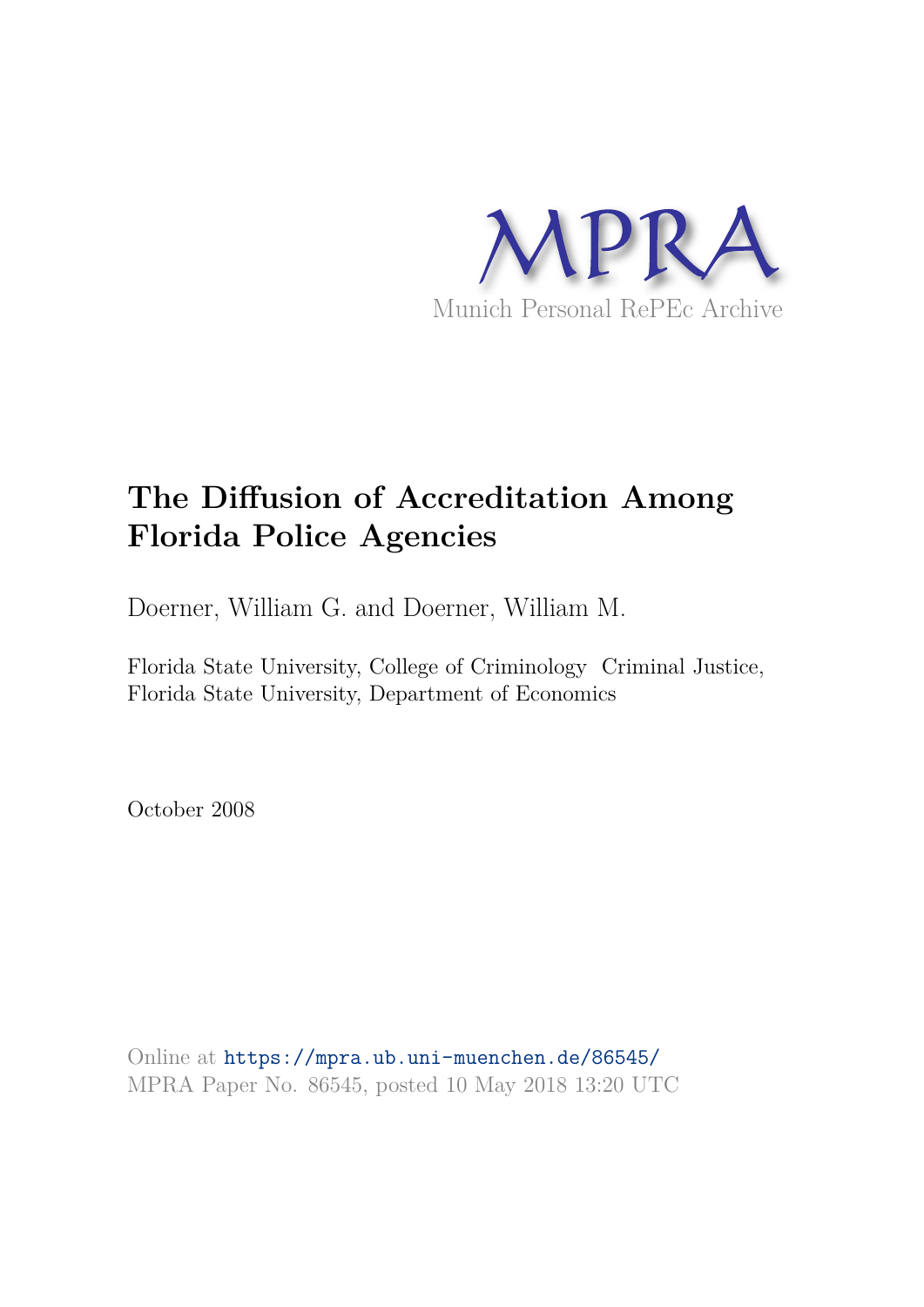# **THE DIFFUSION OF ACCREDITATION**

### **AMONG FLORIDA POLICE AGENCIES**

by

William G. Doerner College of Criminology & Criminal Justice Florida State University Tallahassee, FL 32306-1127 wdoerner@fsu.edu

and

William M. Doerner Department of Economics Florida State University Tallahassee, FL 32306-2180 wmdoerner@fsu.edu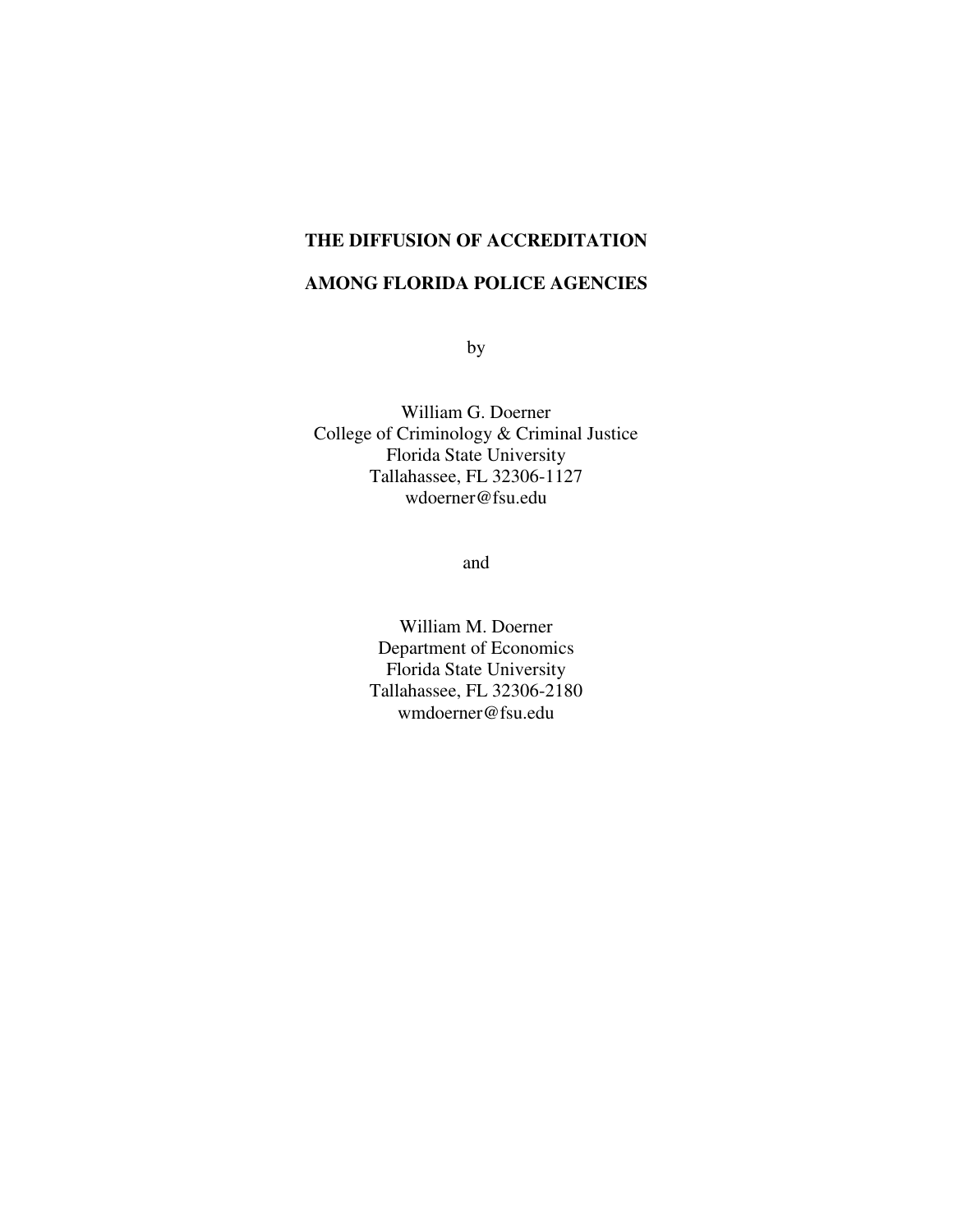#### **ABSTRACT**

**Purpose** – The purpose of this paper is to examine how the adoption of state accreditation has diffused or spread among Florida municipal police law enforcement agencies.

**Design/methodology/approach** – The study group consists of all municipal police departments operating continuously in the State of Florida from 1997 through 2006. Independent variables are taken from an annual survey, sponsored by the Florida Department of Law Enforcement, to compare agencies that became accredited  $(n = 81)$  with agencies that did not gain state accreditation ( $n = 189$ ).

**Findings** – While accredited agencies differ from non-accredited agencies on a host of indicators at the zero-order, it does not appear that the state accreditation process itself is responsible for nurturing organizational change. Having received national accreditation is an important predictor of gaining state accreditation.

**Research limitations/implications** – Instead of looking at organizational details, future researchers might wish to conceive of accreditation as a credentialing process and concentrate on characteristics of agency leaders, especially those who are seeking upward mobility in their professional careers.

**Practical implication** – State accreditation status has reached only a small portion of the intended audience and appears to have morphed into a credential rather than an actual tool for meaningful reform.

**Originality/value** – This paper informs accreditation oversight bodies as to who their selfselected constituents tend to be and which members of the target audience are not being reached.

**Keywords** – Accreditation, Diffusion, Adoption of innovation

**Paper type** – Research paper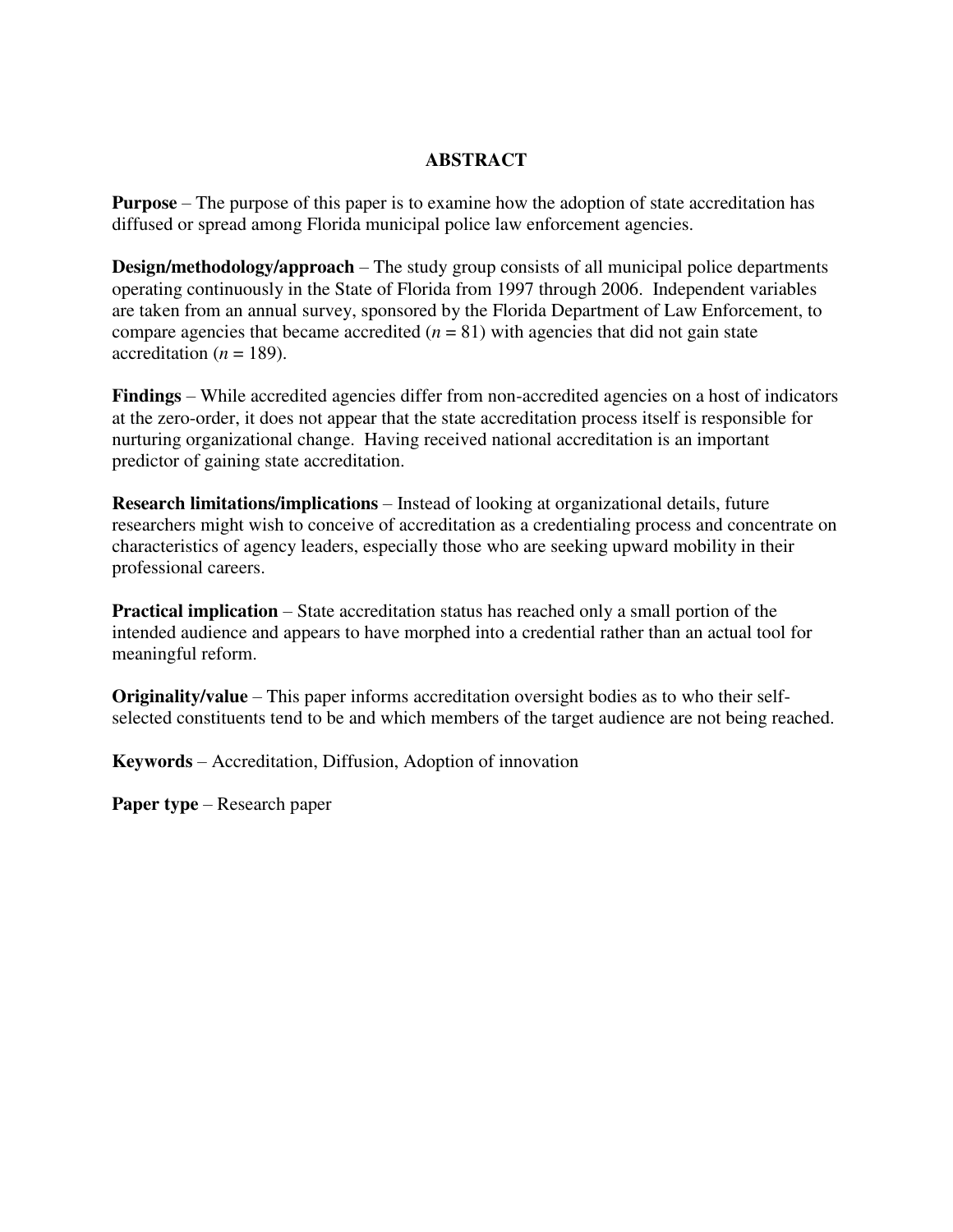#### **INTRODUCTION**

 The quest for recognition as a profession has led law enforcement on an elusive hunt. Early reform efforts focused almost exclusively on raising the caliber of incumbents which, in turn, was expected to elevate the delivery of police services. Enhancing the quality of officers became the mantra of a steady stream of blue-ribbon commissions and task forces throughout the  $20<sup>th</sup>$  century. As a result, the atmosphere gradually shifted towards an emphasis on bettereducated recruits, gender and racial diversity, extensive pre-service training, more stringent background checks, sterling character, and other personnel improvements. As Lumb (1994) aptly notes, despite substantial gains in recent years, there is still much room for further growth in personnel development.

 A parallel development refocuses attention away from the individual level and concentrates on upgrading law enforcement organizations through a process known as "accreditation." Accreditation means that a law enforcement agency implements a host of operational standards considered to be current "best practices" in the industry. These procedures are designed to combat crime more effectively, deliver services more efficiently, enhance cooperation with other players in the criminal justice system, and boost public support. The hope, of course, is that accredited agencies will emerge with a more modern and professional orientation (Joseph, 1980).

 The catalyst for a national accreditation campaign came when the International Association of Chiefs of Police, the National Organization of Black Law Enforcement Executives, the National Sheriffs' Association, and the Police Executive Research Forum

**–1–**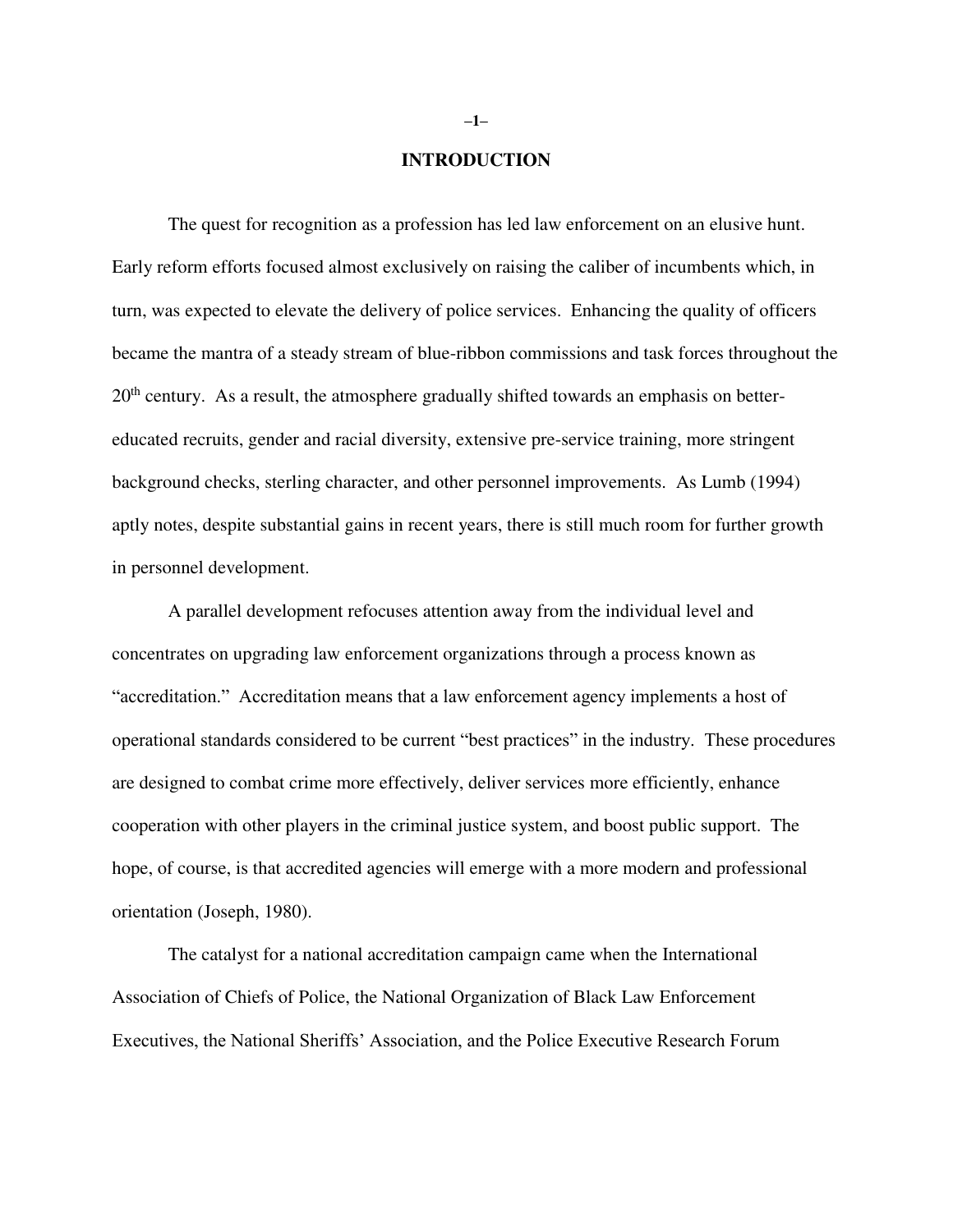combined forces during the late 1970s to promote greater organizational accountability. A task force compiled what one might construe to be a set of minimum standards for law enforcement agencies. Prior to this time, regulatory bodies within each state had formulated their own series of minimum standards which all recruits had to satisfy in order to become certified as sworn personnel. However, scant attention was devoted to police agencies. As a result, the goal behind the accreditation movement was to parallel the officer certification process and to apply it to law enforcement organizations.

 An independent non-governmental entity, the Commission on Accreditation for Law Enforcement agencies, Inc. (CALEA), was established to oversee the credentialing process. CALEA devised, and periodically updates, a series of mandatory and nonmandatory standards to which departments seeking national recognition must adhere. Satisfaction of these prerequisites, verified via on-site visits by trained assessors and inspection of supporting documentation, eventually culminates in the decision as to whether CALEA should grant its seal of approval to the aspiring agency. Once an agency corrals this professional stature, reviews occur every three years to ensure ongoing compliance and currency with new developments.

 One early observer mused that, under ideal conditions, a continued expansion of interest in accreditation eventually would deplete the roster of eligible agencies within two decades (Mastrofski, 1986). The reality of the experience suggests otherwise. Since its inception some 25 years ago, CALEA has conferred its mark of distinction on less than 3% of all local, state, and federal agencies in the United States (Hougland and Mesloh, 2005). Only 10% of all Florida municipal agencies have become CALEAcertified. In other words, 97% of all U.S. agencies and 90% of all Florida municipal

**–2–**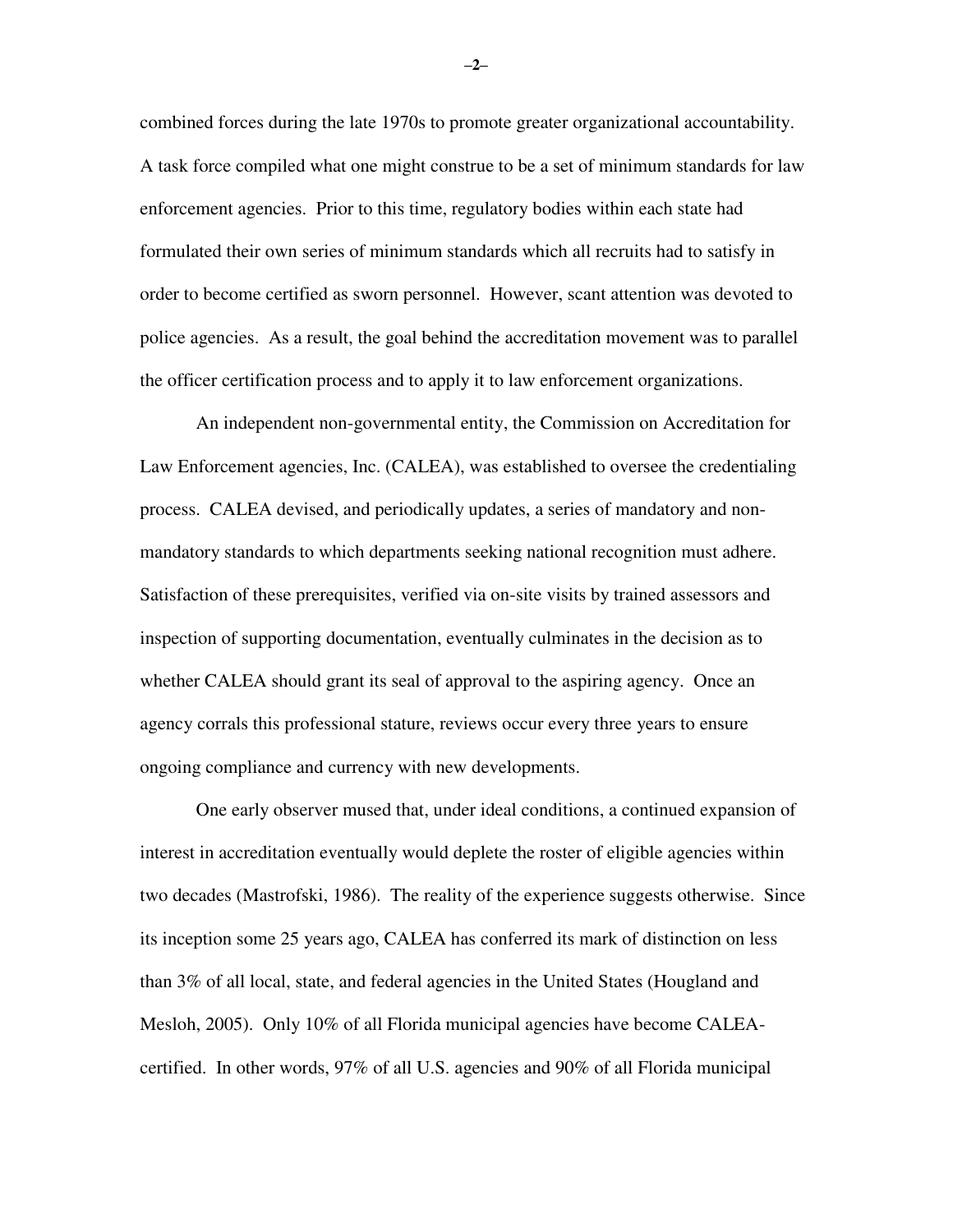agencies have not seen a compelling need to pursue this opportunity. Obviously, the diffusion or spread of accreditation has not enjoyed quite the enthusiastic reception that early supporters had envisioned.

 Much of the apparent reluctance to pursue CALEA approval stems from the concerns of police leaders regarding the actual value of accreditation and the high costs, both direct and indirect, associated with this endeavor (Carter and Sapp, 1994; DuPont, 1993; Kurz and Kelly, 2005). With few exceptions (Burlingame and Baro, 2005; Hougland and Mesloh, 2005; McCabe and Fajardo, 2001), not much is known about the impact of accreditation. While the benefits remain amorphous and extremely nebulous, an agency is expected to invest considerable resources during the two-year self-study period it typically takes to muster professional review. Incurred costs include application fees, office space and equipment, personnel salaries, assessor expenses, and other sundry items. Such a capital outlay is more than what some agencies can afford to allocate for the promise of intangible returns.

 As Appendix A illustrates, this quandary has lead a number of states to copy the national accreditation process, tailor it to more localized needs, and charter their own independent, scaled-down version of this credentialing mechanism. More pertinent to the present inquiry is that the 1993 Florida legislature charged the Florida Sheriffs' Association and the Florida Police Chiefs' Association with developing a voluntary law enforcement agency accreditation program (*Florida Statues*, Chapter 943.125). This effort culminated in the establishment of the Commission for Florida Law Enforcement Accreditation, Inc. (CFA).

<Insert Appendix A about here>

**–3–**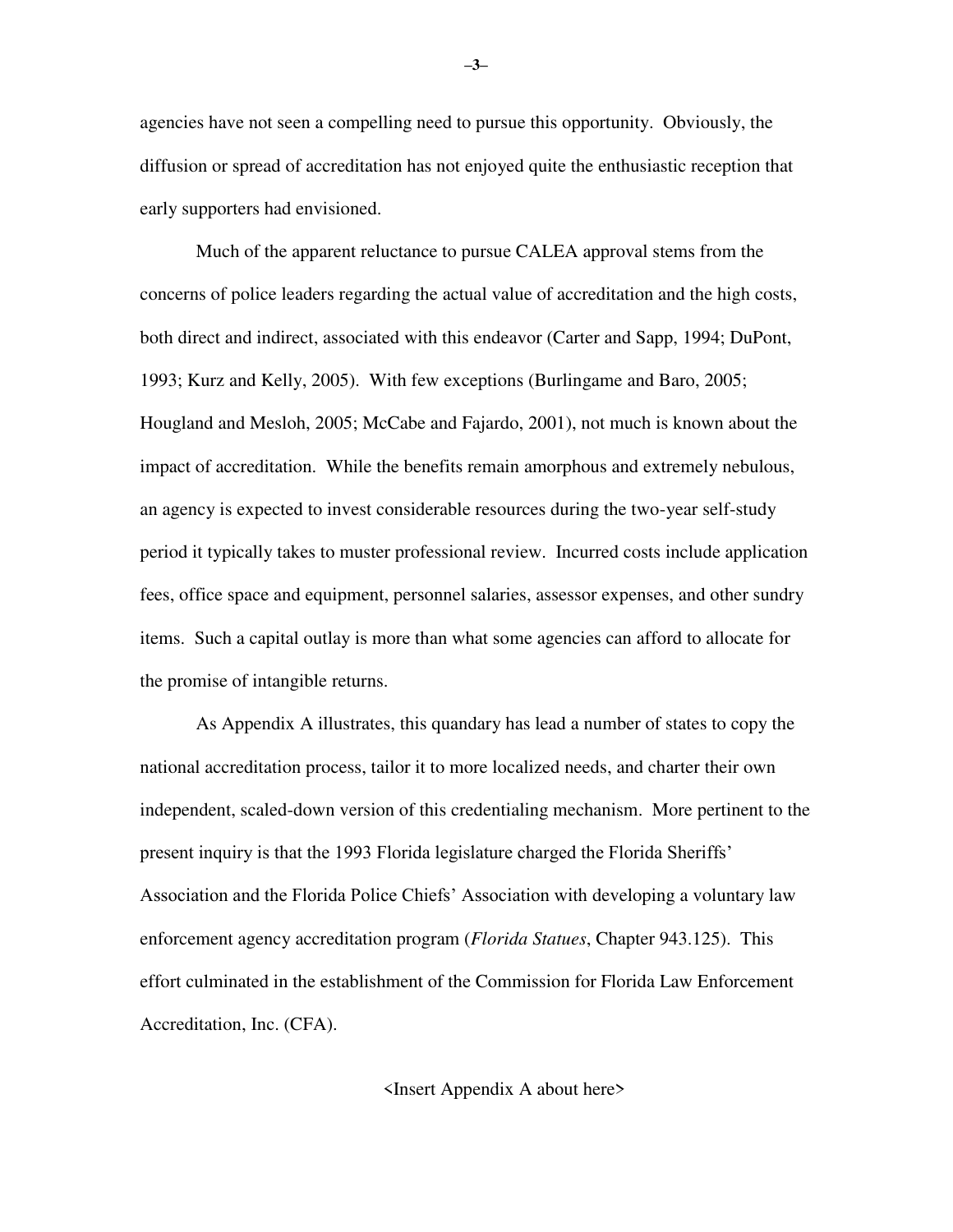The CFA, modeled in part after CALEA, designed a series of professional standards for Florida law enforcement agencies to emulate. Departments that have acquired CALEA standing can skip the overlapping criteria and only have to meet a smaller subset of state-specific standards. The CFA application fees are substantially lower than what CALEA charges and the assessor travel costs are considerably reduced since CFA reviewers reside within the state. In short, the CFA is a scaled-down, Florida version of CALEA and is offered to agencies at a much more affordable price. Despite being an apparent bargain, only 30% of Florida municipal agencies became stateaccredited during the 1997–2006 interval. What distinguishes these agencies from nonadopting agencies is the central focus of this study.

#### **THE PRESENT STUDY**

 A number of states have seated their own accreditation bodies over the past several years. Many of these organizations have broadened their mandates beyond the traditional law enforcement focus and now incorporate additional areas such as public safety communications, pre-service training academies, college and university campus safety departments, jails, correctional facilities, and crime laboratories. Despite this proliferation, law enforcement accreditation remains a relatively understudied enterprise. As a result, the purpose of the present study is twofold. The first goal is to shed light on a previously unexamined facet by focusing on how CFA-accreditation has spread among Florida law enforcement agencies. The second aspect is to better understand how CFAaccreditation has impacted Florida law enforcement agencies.

**–4–**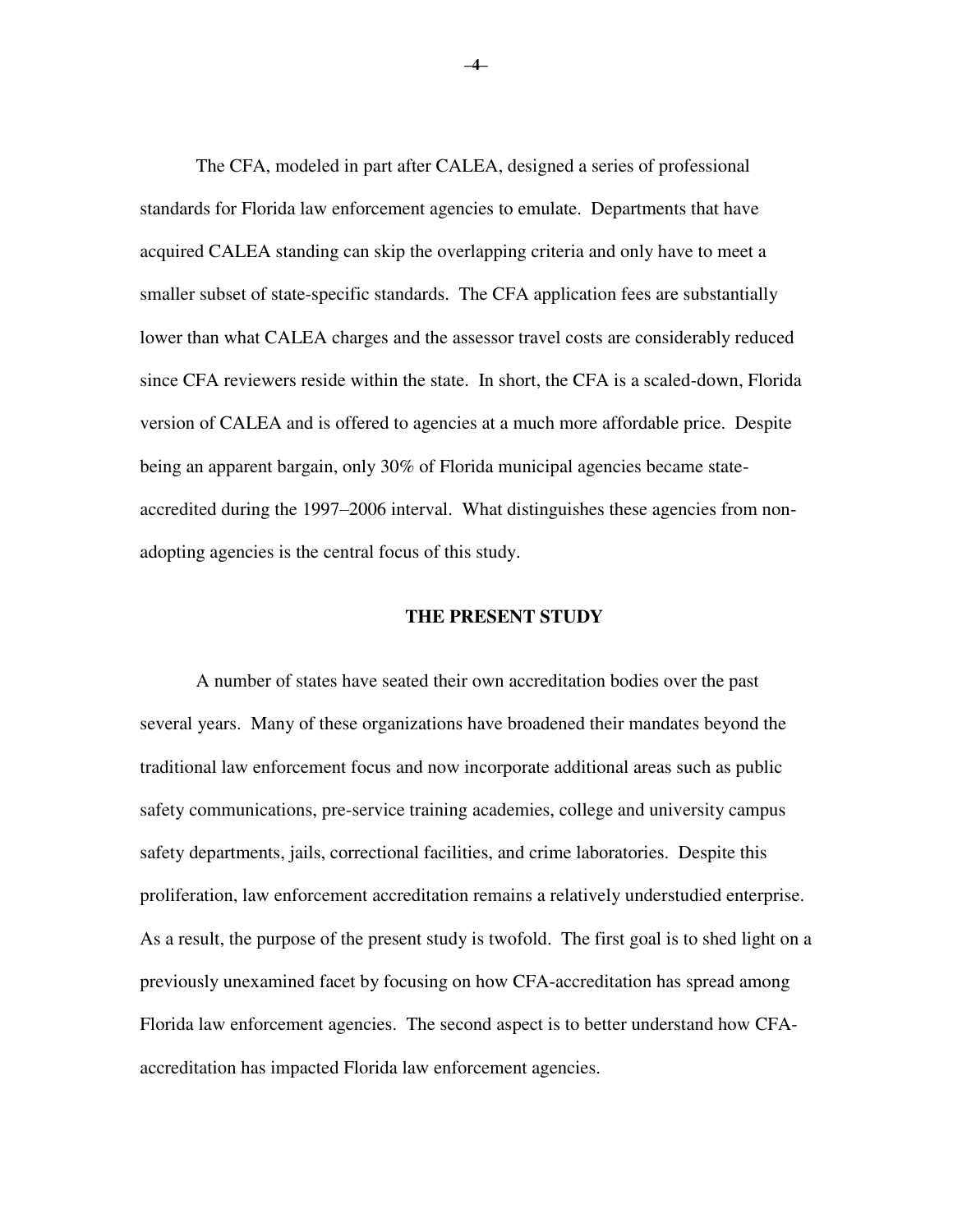Political scientists (Berry and Berry, 1990; Glick, 1981; Gray, 1973; Rogers, 1962; Walker, 1969) and sociologists (Best, 2006; Grattet, Jenness, and Curry, 1998; Jenness and Grattet, 2005; Pampel, 2002; Wejnert, 2002) have cultivated an interest in studying the adoption and diffusion of innovations for some time now. This topic has been heralded as a promising orientation for understanding administrative, organizational, programmatic, and technological developments in policing (Klinger, 2003). Among other things, this framework enabled Weiss (1997) to monitor adoption of computer enhancements by police agencies, Morabito (2008) to look at the spread of community policing, and Weisburd and his colleagues (2003) to track the rapid embracement of Compstat operations. Despite a growing body of insights, some gaps persist in our understanding of how law enforcement agencies incorporate change (King, 2000; Morabito, 2008). As a result, the present study draws upon this intellectual heritage in an effort to better understand police accreditation.

#### **THE STUDY GROUP**

 There are a number of reasons why Florida represents an ideal venue for this study. First, the local atmosphere is conducive to the pursuit of state accreditation because of the grass-roots manner in which the CFA was conceived. Both the Florida Sheriffs' Association and the Florida Police Chiefs' Association were involved in the early planning stages of this venture, a move that added to its authenticity. Second, according to the most recent *Census of State and Local Law Enforcement Agencies* (Reaves, 2007, p. 10), Florida housed 2.2% of all city police departments in the nation, 4.9% of all sworn municipal personnel in this country, and 5.3% of full-time local law

**–5–**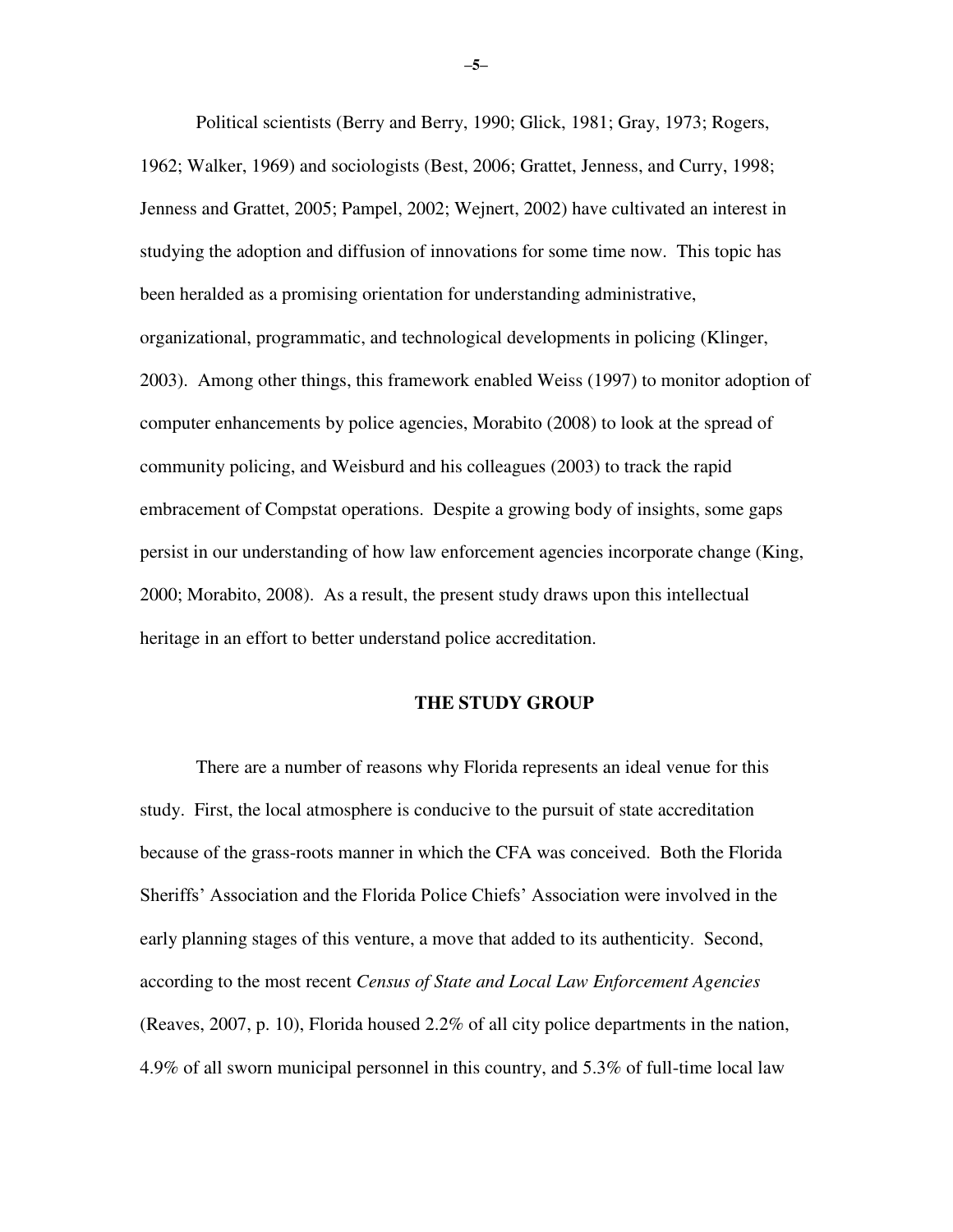enforcement employees in the United States. Third, not only is Florida home to four of the fifty largest municipal agencies in the country, it also has a high concentration of smaller agencies, a group which the *Law Enforcement Management and Administrative Statistics* (LEMAS) survey routinely excludes. For example, the 2007 CJAP report reveals that 21% of Florida's municipal police agencies employ ten or fewer full-time law enforcement officers, 49% of the agencies contain ten to 49 officers, and 12% fall into the 50–99 range. Finally, commentators have described the typical innovation diffusion pattern as resembling an S-shaped curve (Best, 2006; Rogers, 1995). In other words, the novelty starts out slowly with a handful of adopters, gains popularity rather quickly, and then levels off. At least two criminal justice innovations, the Compstat program (Weisburd et al., 2003) and the adoption of SWAT teams in American policing (Klinger, 2003), have followed this pattern. A plot of the Florida diffusion data (not shown here) reveals that CFA-accreditation of Florida municipal police departments mimics this same manner of adoption.

The focus is on all Florida municipal police departments in continuous operation from 1997 until the end of calendar year 2006. Data are not included for the handful of agencies that disbanded during this time frame, the several new departments that were installed, and the two local police agencies that failed to provide complete survey information to the Florida Department of Law Enforcement (FDLE). As a result, the final study group consists of 270 of the 288 Florida municipal police agencies in continuous existence during this period.

#### **DEPENDENT VARIABLE**

**–6–**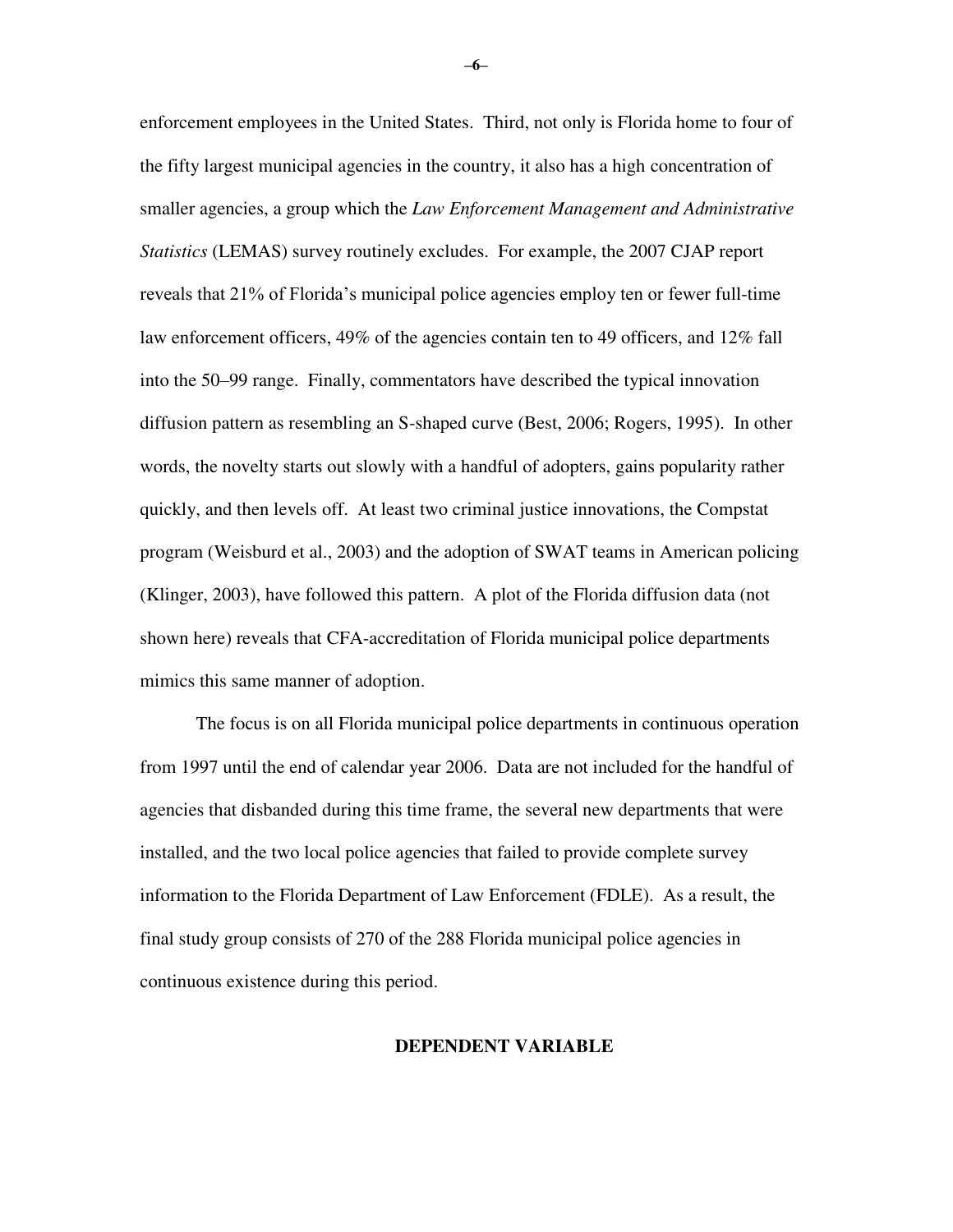The simplest way to examine accreditation status is to rely upon a dichotomous measure. This crude classification reveals that 30% (*n* = 81) of the Florida police departments had gained CFA-accreditation during the 1997–2006 time frame. While this observation invites the obvious inquiry of who is and who is not accredited and how these agencies differ (McCabe and Fajardo, 2001), such a limited approach could gloss over other interesting details. For instance, some agencies may have sought accreditation as soon as it was available. A perusal of the data reveals that 14 agencies led the pack and gained the CFA imprimatur during the first two years of its availability. Other departments hesitated before diving into the process. For example, the CFA conferred this accolade on 21 agencies during 2004–2006. In contrast, a third cluster has lacked the necessary impetus to initiate such activity or has decided to forego this self-study process altogether.

Figure 1 contains a visual depiction of how CFA-accreditation has spread throughout Florida municipal agencies during the study period. The industry standard among geographers and spatial analysts, ArcGIS© (produced by ESRI), was used to generate the figure. The underlying map layer of Florida and its counties came from the U.S. Census Bureau boundary files and the overlayed agency addresses were derived from the self-reported CJAP survey. The project required insertion of addresses in latitude-longitudinal form so batch geocoding was performed using Google Maps API. For the several addresses that did not exist (misspellings, imprecise geographical directional indicator, post office boxes, and renamed streets), cross-checking relied on department or municipal websites.

<Insert Figure 1 about here>

**–7–**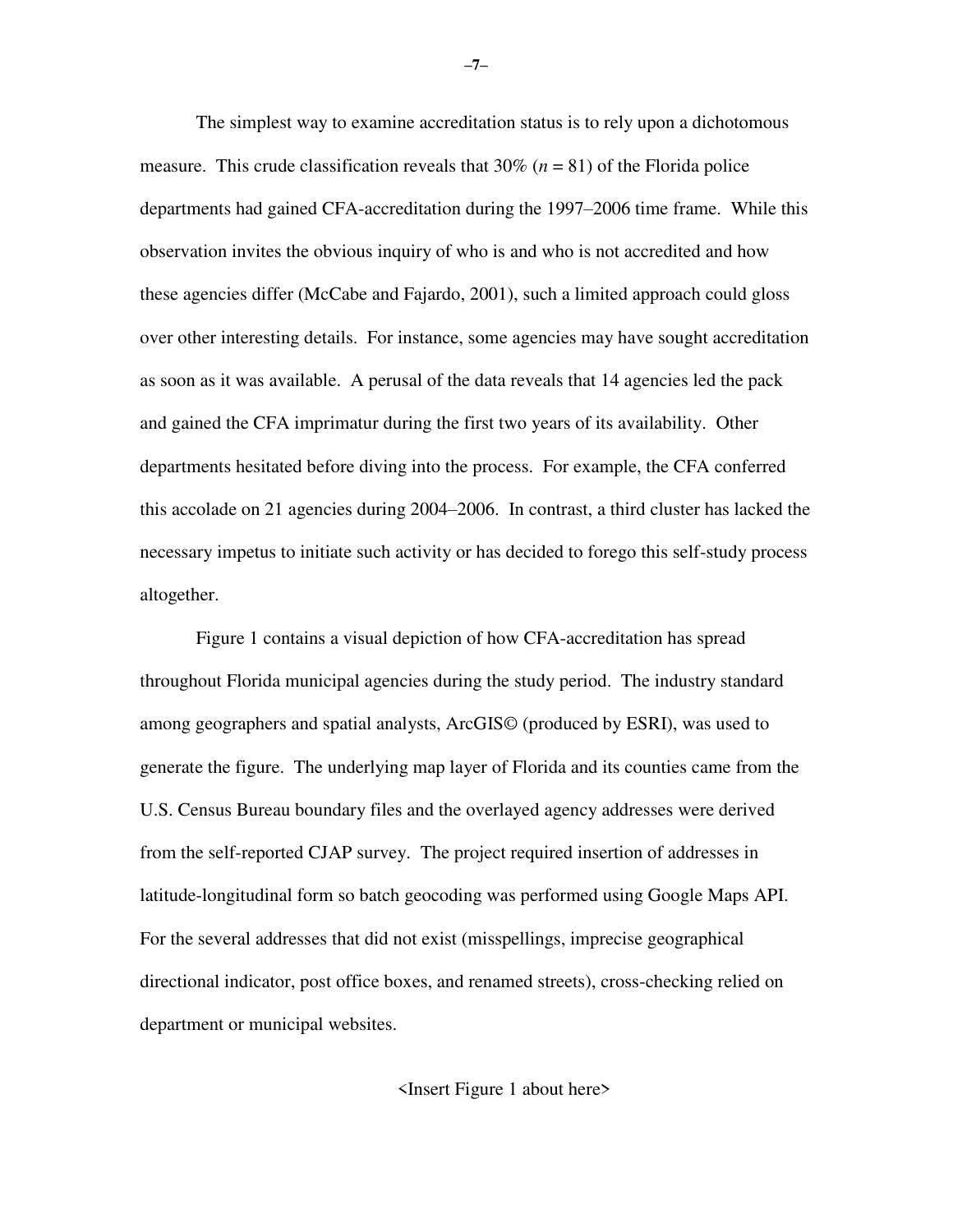Larger agencies took the lead in gaining CFA-accreditation, followed by mediumsized departments. The initial adoptions of state accreditation occurred primarily inside major metropolitan statistical areas located in central and southeast Florida. By 2000, accreditation continued its stronghold on the southeast coast, but also started to branch out to other urbanized areas and rural municipalities on the west coast and into the central part of the state. The 2003 map shows a continued proliferation throughout the entire state and there are several distinct clusters by the end of 2006.

 The diffusion literature generally relies upon a more sensitive measure that reflects how quickly an agency avails itself of an innovation. The original intent of this paper was to operationalize diffusion to reflect the speed with which an agency fully complies with CFA directives and earns accreditation. The standard formula for diffusion is  $1 - (a/b)$ , where *a* represents the number of months separating the lead agency and the agency under consideration and *b* reflects the number of months in the study period (Walker, 1969, p. 882). Higher scores reflect speedier adoption of the innovation, lower scores distinguish agencies that were relatively slower to attain this recognition, and a value of zero indicates no involvement. While one might prefer to include the speed of adoption in the analysis, there was a correlation of .86 between the interval- and nominal-level accreditation measures. Coupled with a set of almost identical independent-dependent bivariate correlations, the inescapable conclusion was that the two variables indexed the same concept. Those considerations lead to the decision to proceed with the much simpler dichotomous operationalization. While some researchers have looked at the temporal aspects of criminal justice policy diffusion (Doerner, 1979;

**–8–**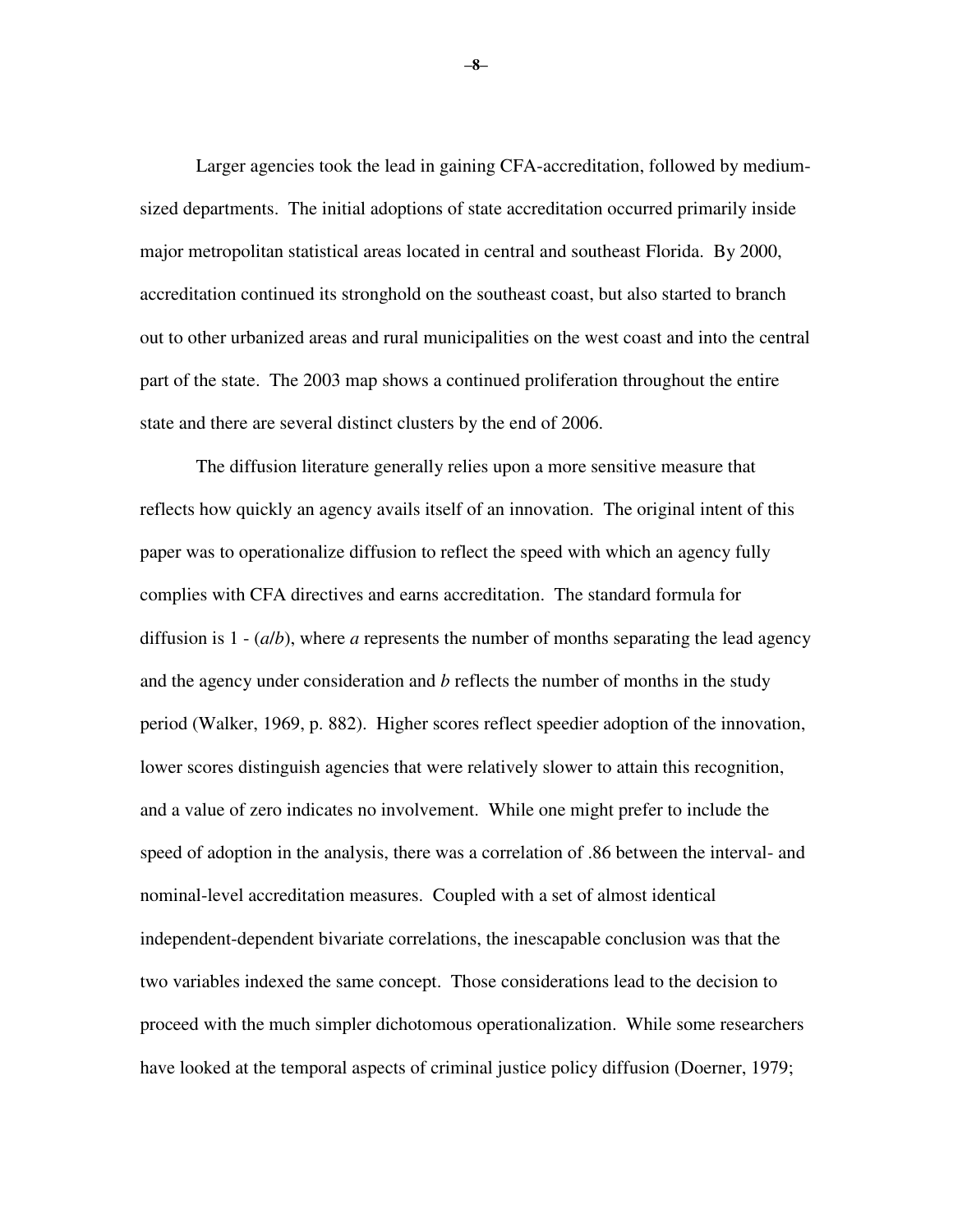Grattet et al., 1998), other investigators have found it very fruitful simply to distinguish adopters from non-adopters (Giblin, 2006; Jenness and Grattet, 2005; Weisburd et al., 2003; Williams 2003). Given this background, it appears that employing a dichotomous measure is a more palatable approach to take.

#### **INDEPENDENT VARIABLES**

 FDLE conducts an annual survey of law enforcement organizations operating within the state. The survey bears a strong resemblance to the periodic national *Law Enforcement Management and Administrative Statistics* (LEMAS) sponsored by the U.S. Department of Justice. There are, however, three important differences. The project is confined to Florida law enforcement agencies, is more inclusive since it includes agencies with fewer than 100 sworn personnel, and data collection covers a larger array of variables. The instrument gathers details on entry-level personnel, agency benefits, equipment, pay, agency characteristics, officer demographics, and other facets. The 2000 Criminal Justice Agency Profile (CJAP) forms the foundation for the present study. The strategy of this study was to capture indicators that would typify forward-looking agencies that would be more amenable to seeking CFA distinction. These variables were grouped into five categories: college education standards, occupational and health concerns, job conditions, community partnerships, and agency characteristics.

 While a high school diploma or its equivalent is the minimum state educational standard for officer certification, agencies retain the discretion to impose more stringent requirements if they wish to do so. Three educational indicators were selected for inclusion in this study. They reveal whether some college study is necessary for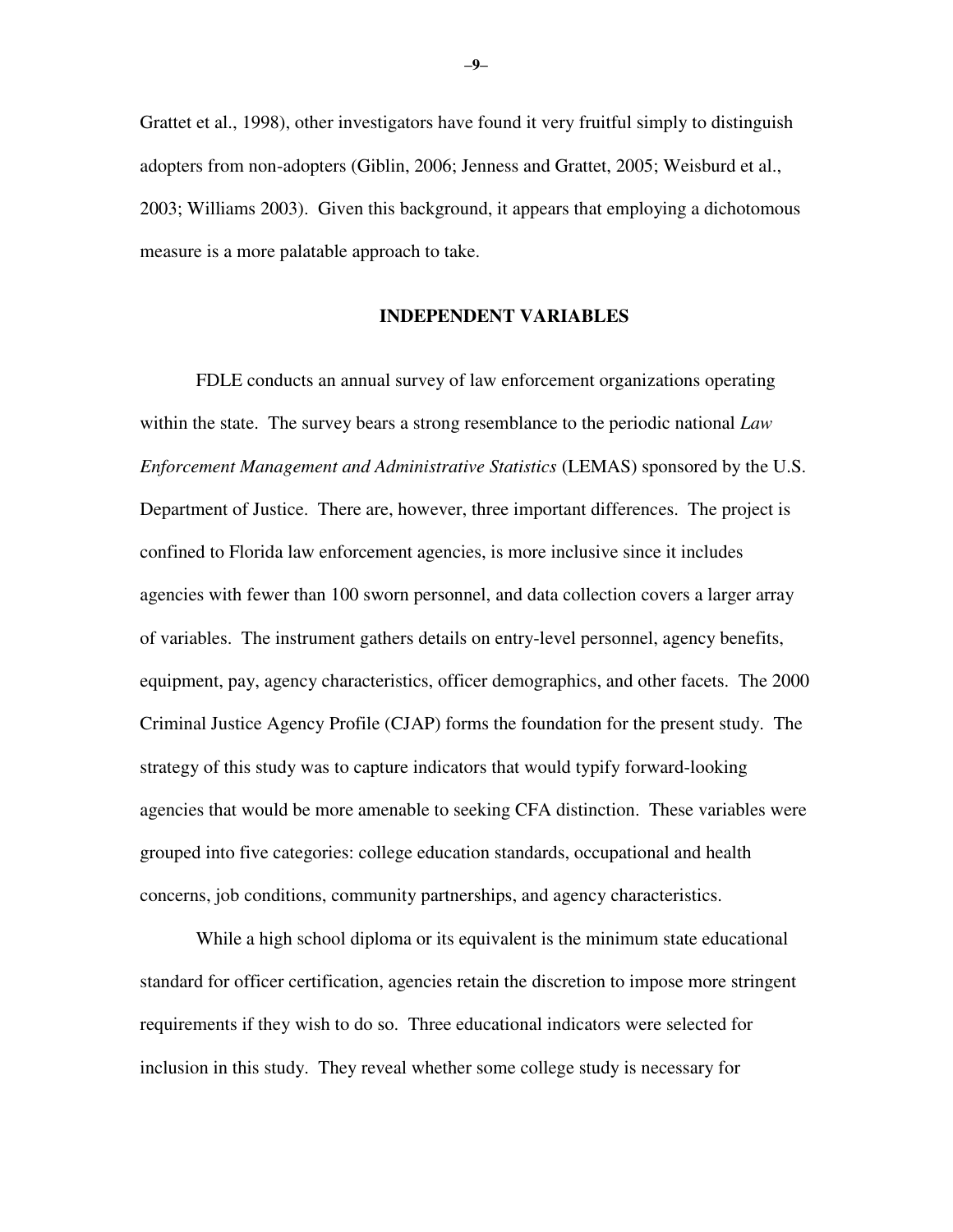applicants to secure an entrance-level sworn position, whether college credits are needed for promotional eligibility, and whether the agency has a college tuition reimbursement benefit for current members. According to the 2000 CJAP statistics for Florida municipal agencies, only 11.5% (*n* = 31) of the departments required incoming personnel to have some college exposure,  $30\%$  ( $n = 82$ ) valued higher education as a prerequisite for advancement through the ranks, and  $71\%$  ( $n = 191$ ) encouraged officers to attend college by providing tuition reimbursement. The expectation is that agencies which lean toward supporting a college education exemplify a concern for having better qualified personnel and would be more likely to seek CFA-accreditation.

 A second constellation of indicators accesses occupational and health concerns. CJAP taps information regarding whether an agency has an embargo against tobacco use by its members, the presence of an in-service fitness or wellness program, and if police officers have access to an on-site gym or receive discounted memberships to a health facility. In 1997, Governor Lawton Chiles spearheaded a settlement with the tobacco industry to provide funds for smoking cessation initiatives among school children and to assist Floridians who had developed adverse medical conditions from their tobacco use. Of course, the topic of stress and its adverse implications for police officer health has commanded considerable attention. According to the 2000 CJAP, 35% (*n* = 94) of Florida police departments restrict employee tobacco use,  $35\%$  ( $n = 95$ ) have either voluntary or mandatory fitness requirements, and 47% (*n* = 126) have on-site gym facilities or help defray the cost of health-club membership. Given this atmosphere, the thinking is that proactive agencies that have taken the lead in recognizing the benefits of employee health and wellness would be more avant-garde and, thus, receptive to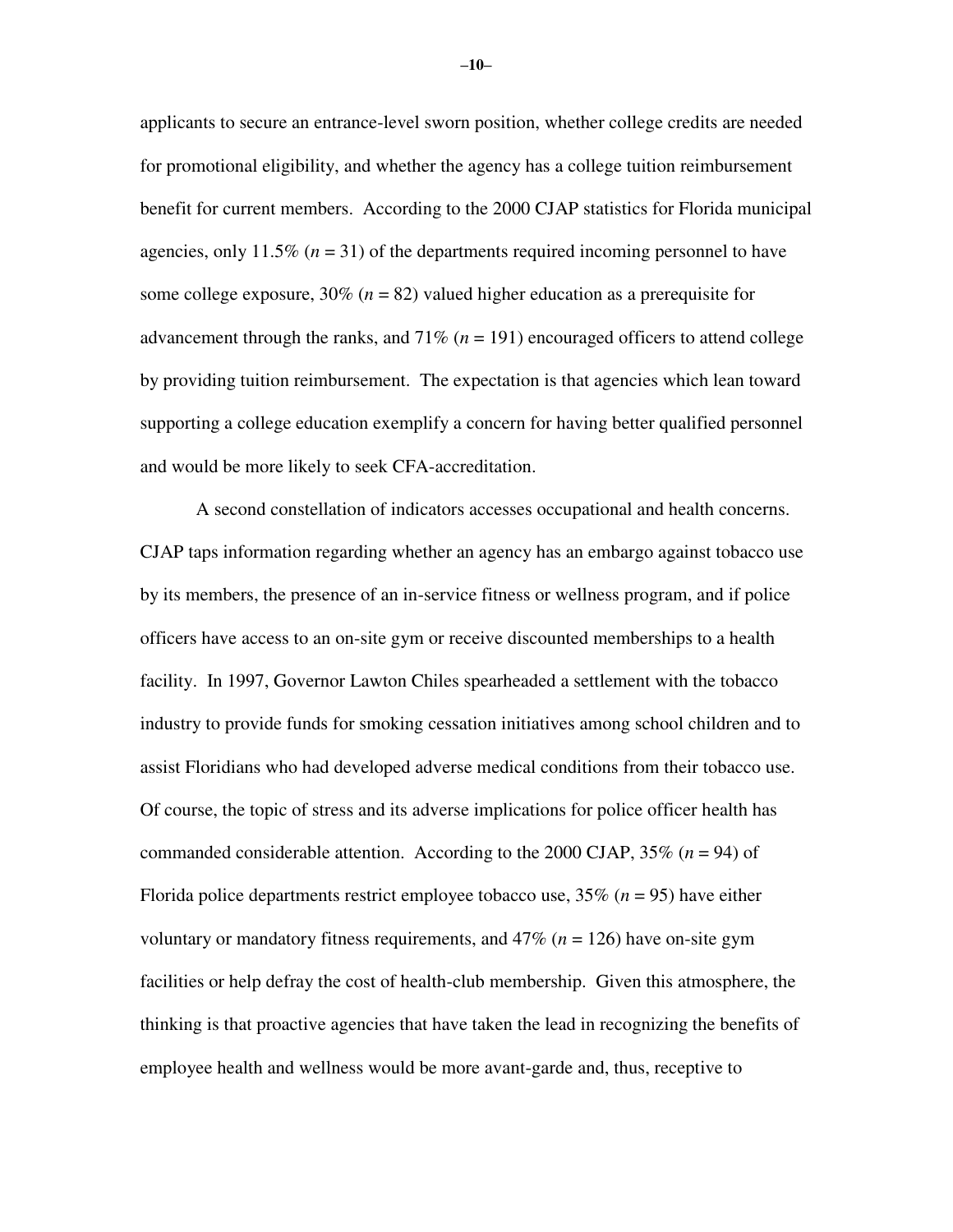accreditation efforts.

 A third vein of variables concentrates on basic job conditions. These items index whether members have collective bargaining representation, have take-home cars, are outfitted with firearms upon hiring, and receive premium pay for working night or weekend shifts. The CJAP survey reveals that  $54\%$  ( $n = 147$ ) of Florida municipal agencies are unionized, 72% (*n* = 193) have some type of a take-home car program, another 83% ( $n = 224$ ) supply officers with firearms, and 20% ( $n = 53$ ) pay a premium for night-shift duty. The major focus of accreditation is to ensure that agencies have their policies and procedures in writing to ensure uniformity and fairness. The anticipation is that agencies characterized by a union presence and organizations that supply officers with job-related items would be more amenable to meeting accreditation standards.

 A fourth set of characteristics deals with community partnership. The CJAP statistics reveal that 76% ( $n = 205$ ) of the municipal departments report being engaged in community policing,  $63\%$  ( $n = 171$ ) have put officers on bicycles, and  $43\%$  ( $n = 115$ ) have assigned officers to work in the local schools. Agencies which have instituted a community-oriented policing program, established bicycle squads, and deploy school resource officers have embraced broader strategies beyond the simple "respond-to-callsfor-service" approach. It is anticipated that these agencies exemplifying such a nontraditional view of their mission would be more prone to pursuing accreditation status.

 Other organizational variables, such as the annual entry-level salary, along with the racial and gender composition of full-time sworn personnel, and the number of sworn personnel are used to assess an agency's propensity to become accredited. Higher paid, more diverse, and larger agencies are presupposed to be more inclined to seek

**–11–**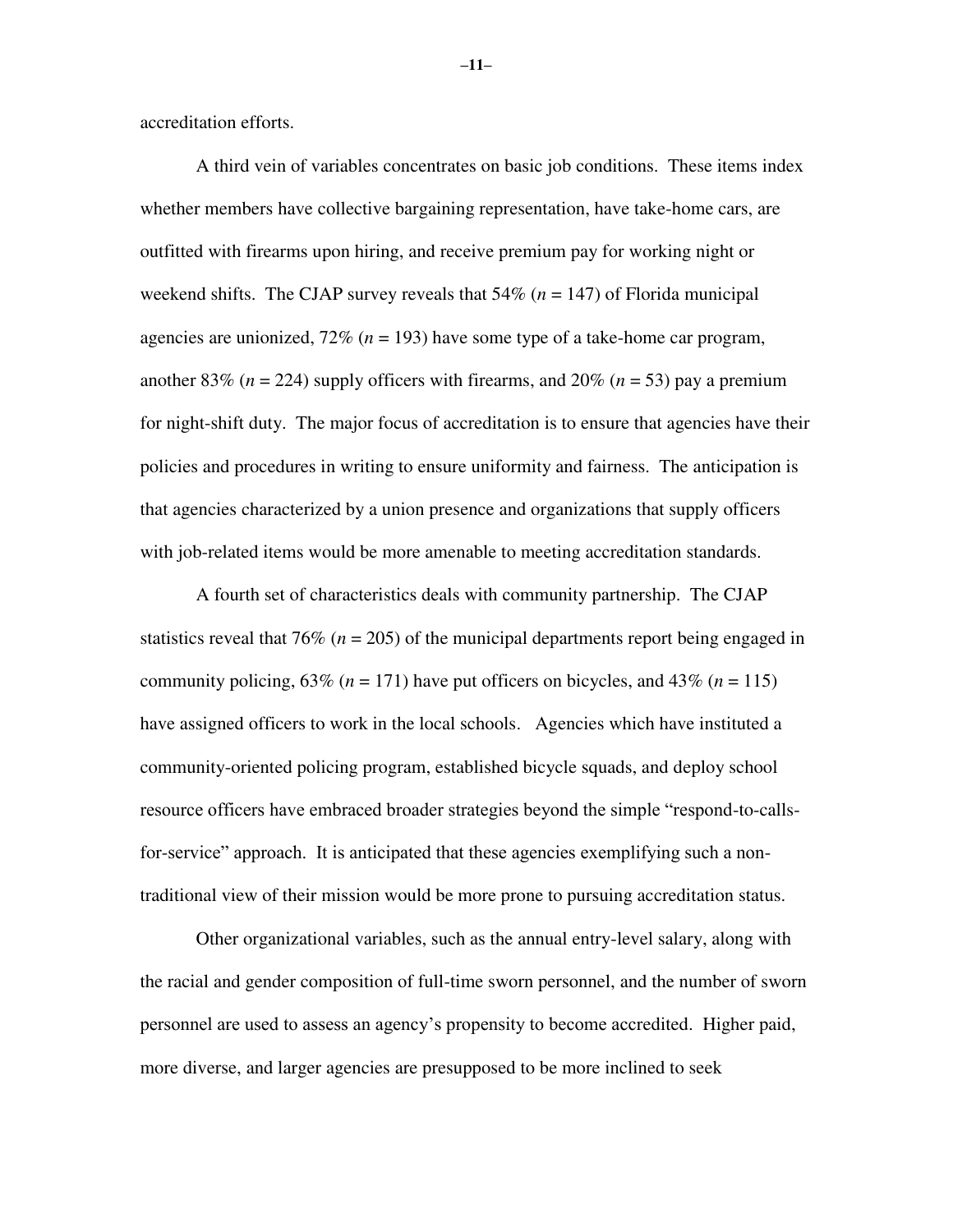accreditation.

 Finally, the diffusion perspective holds that the spread of an innovation throughout police circles depends upon the flow of communication within social networks and followers who imitate the lead of the innovators and early adopters (Roberts and Roberts, 2007; Weiss, 1997). Unfortunately, it is very difficult, if not impossible, to gather these data retrospectively over a broad geographical expanse such as an entire state. As a substitute, this paper relies upon a proxy measure to reflect the geographical sphere of influence. More specifically, inserting the address of a police headquarters into a customized script based on the Google Maps API allows one to calculate the driving distance from the agency under consideration to the nearest already accredited department. There are plenty of online forums in the GIS community, academic projects, and government-funded research that resort to open-source software because of its added flexibility and user control over data queries and unique mapping functions. Currently, ESRI does not provide a flexible extension to perform a matrix of shortest driving distance calculations of multiple locations. The software has a canned feature to perform "as-the-crow-flies" distances and an add-on that calculates single driving distance between pairs of points. With more than 280 locations to analyze, there were over 13,000 calculations to consider. This massive task would have taken weeks on ArcGIS©. While there are third-party solutions developed for ArcGIS©, those that offer combinational calculations still rely upon the underlying roadmap layers that a researcher imports into a project. The Google Maps API reduces the margin of error from omitting a particular layer. In addition, the database query can be programmed to prompt the user for specific address-matching errors instead of setting an arbitrary tolerance level as is

**–12–**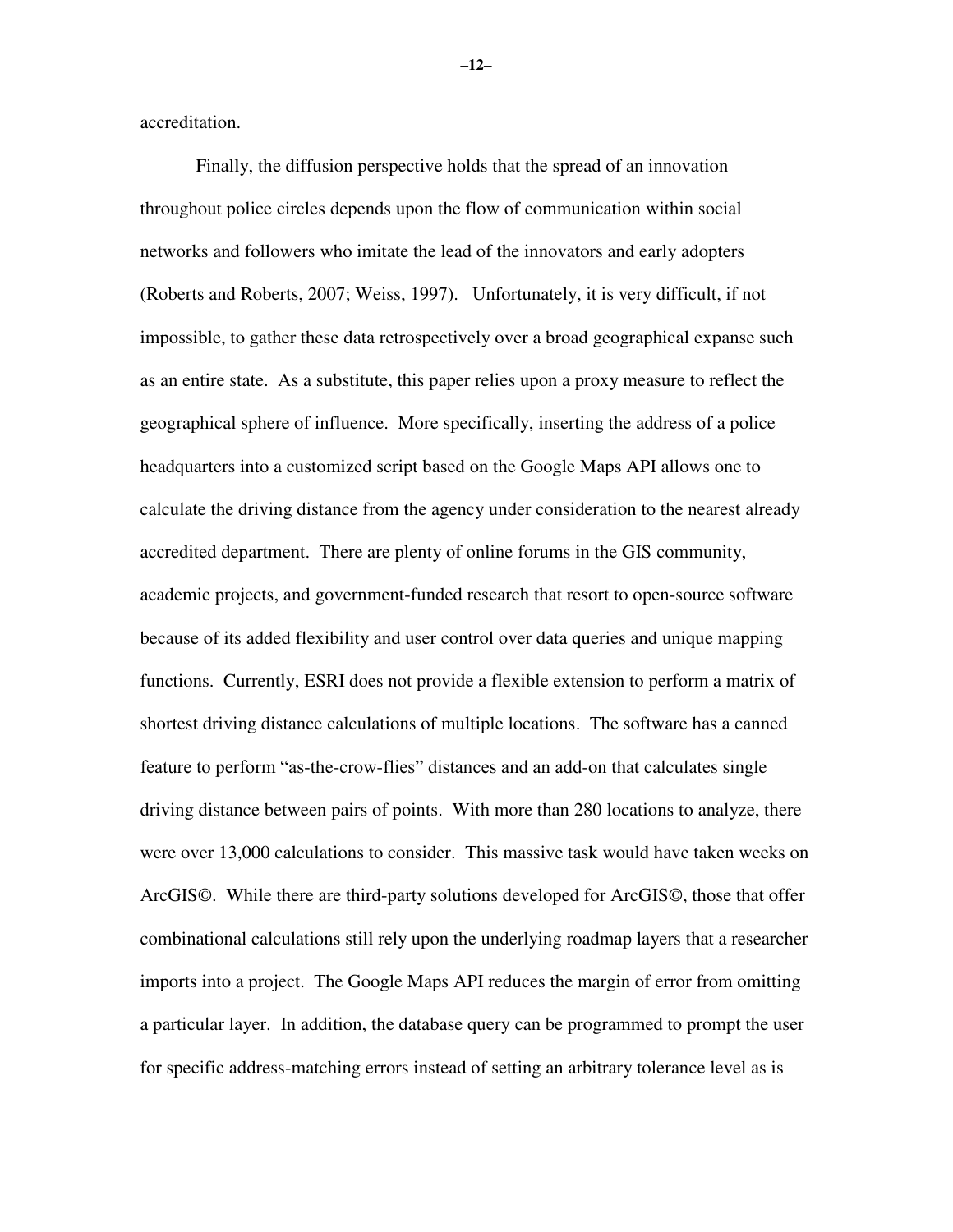done in the ArcGIS© software. A JavaScript code relying on Google Maps API completed this task in much less time than ArcGIS© would have consumed and the code's distance outputs are at least as precise, if not better, as the proprietary software's measurements.

#### **RESULTS**

 Table 1 displays the univariate distributions for CFA accredited and nonaccredited agencies. The comparisons reveal substantial differences between the two types of police departments. Accredited organizations have a relatively higher regard for the benefits they can derive from college-educated employees than do non-accredited agencies and also hold an edge when promoting employee health and wellness. In terms of job conditions, CFA-sanctioned agencies are significantly more likely to have memberships represented by collective bargaining, are more apt to provide officers with sidearms rather than requiring sworn personnel to purchase their own personal weapons, and have installed a shift-differential pay benefit. Significant differences also emerge between the two types of agencies with respect to involvement in bicycle patrols, school security, and community policing. Accredited organizations typically are substantially larger than non-accredited agencies, have a higher proportion of female officers, offer a higher starting salary, and are more likely to have attained CALEA recognition. In short, departments that have earned CFA approval score significantly higher in 15 of the 19 comparisons, adding credence to the notion that accredited agencies also have the distinction of being more progressive, avant-garde, or on the cutting edge.

< Insert Table 1 about here >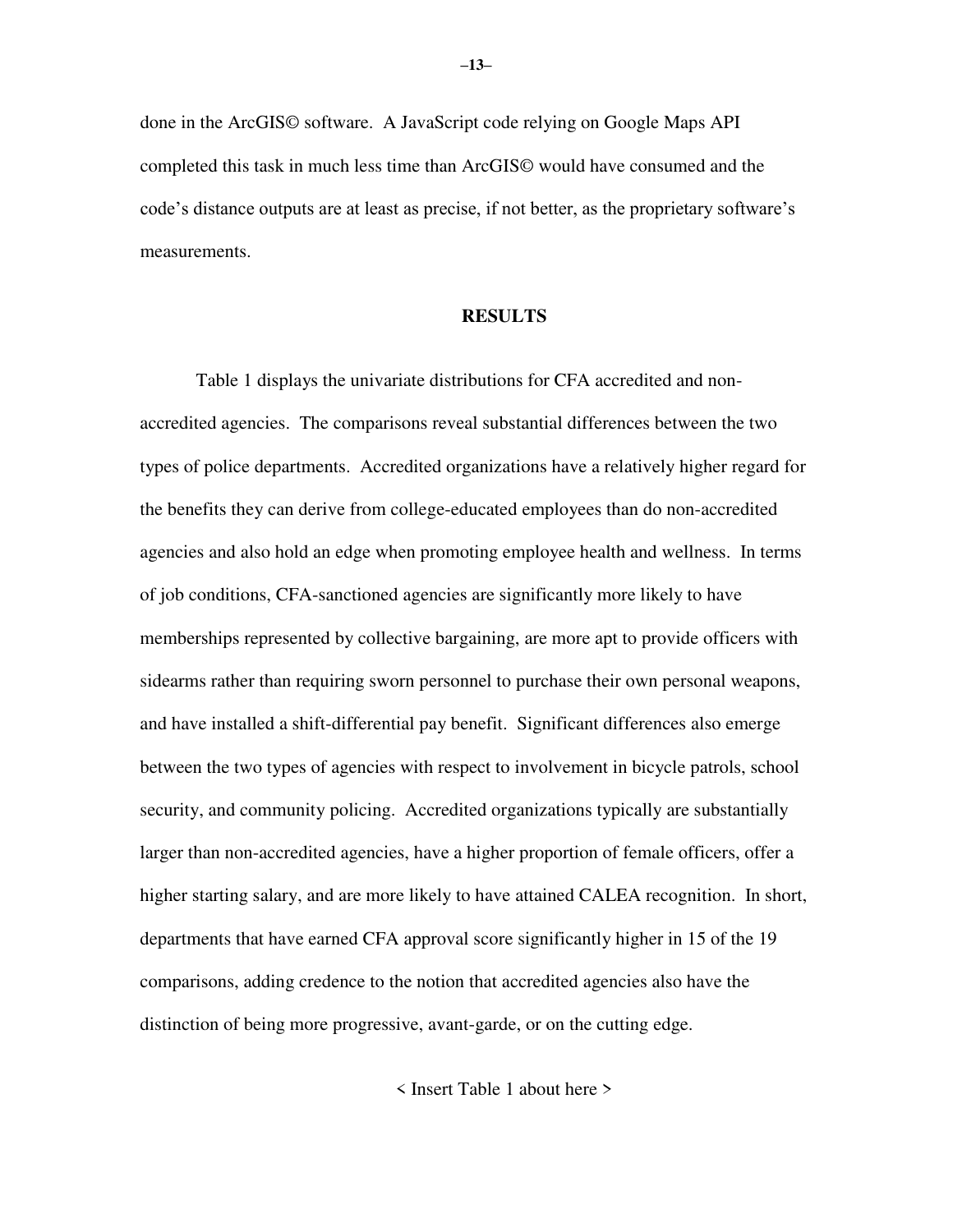The non-binary predictors (number of sworn members, percent female officers, percent nonwhite officers, starting salary, and driving distance to the nearest accredited agency) exhibited large dispersions. While variance inflation factor indices and zeroorder correlation coefficients (not shown here) do not reveal significant problems with multicollinearity, the unequal variances make it difficult to compare these variables. A linear or logarithmic transformation would reduce each predictor's variation across sample points, but the distributions would remain unequal across mean values. As a result, the researchers performed normal standardizations to generate a consistent metric.

 Table 2 summarizes the probit regression equation predicting CFA-accreditation status. None of the college education standards, occupational and health concerns, or job conditions emerge as significant variables. Community-oriented policing and CALEA exert very strong effects. Their presence increases the probability of CFA-accreditation by 31% and 22%, respectively. Other significant measures include percent non-white officers, starting salary, and distance to the nearest accredited agency. Offering an entrylevel salary that is one standard deviation (\$5,400) above the mean adds 9% to the probability of seeking accreditation. Both percent non-white officers and geographical distance do not act as expected. As minority representation decreases and distance from other accredited organizations increases, the chances of state accreditation rise. The significant log-likelihood value of -113.06 means that at least one variable is non-zero. When reduced-form models are examined, there is no improvement in the mean-square error so the model appears to be well-specified.

< Insert Table 2 about here >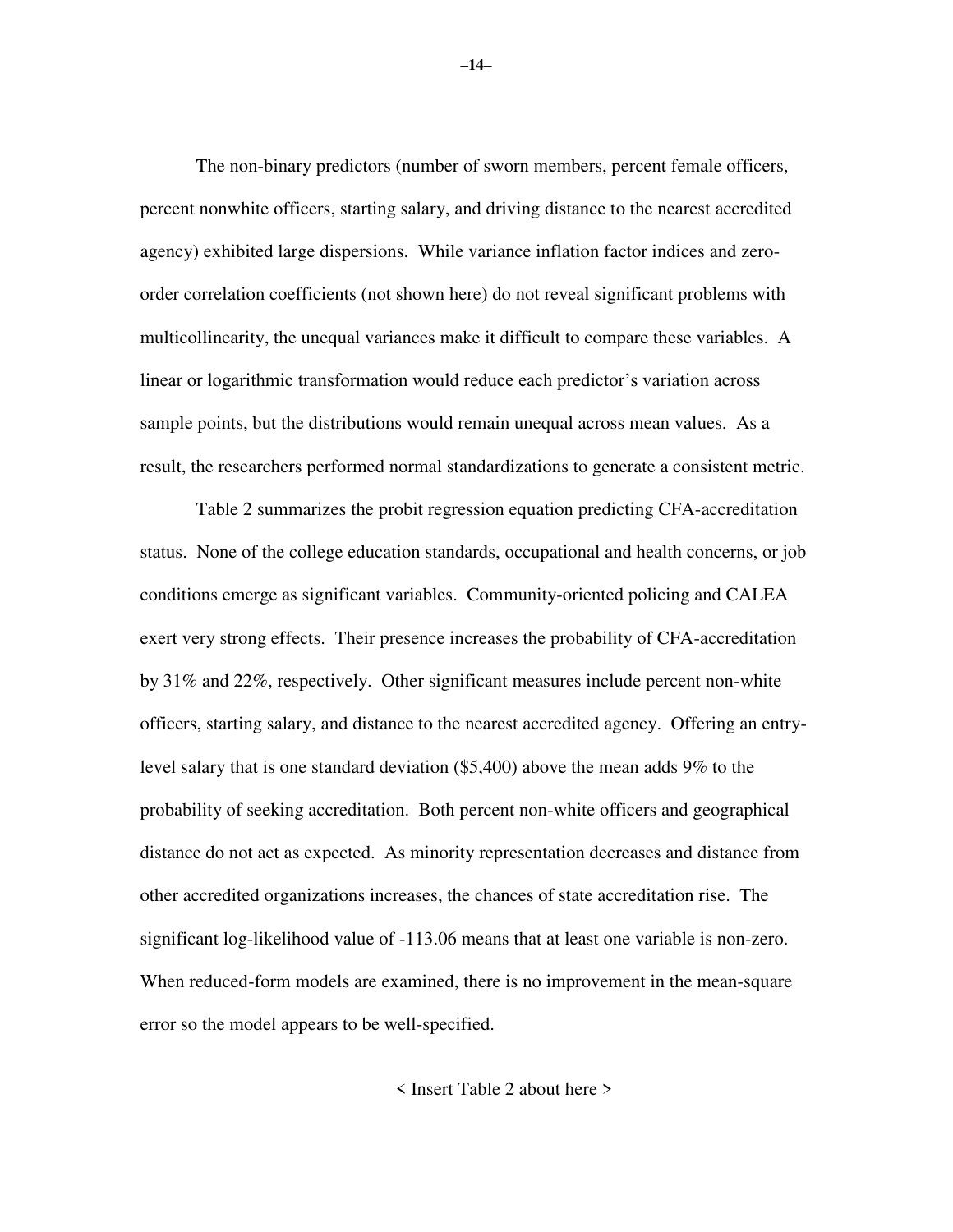One pressing issue concerns the impact of accreditation on police organizations and whether CFA recognition introduced reform into these agency operations. Table 3 displays a select group of agency characteristics for the two years prior to gaining accreditation, the year in which CFA conferred its approval, and for the two years immediately after accreditation was conferred. None of the characteristics evidence any significant alterations during this time-frame. In other words, CFA approval is not associated with any change in college education standards or with alterations regarding occupational/health concerns, job conditions, or community partnership.

<Insert Table 3 about here>

#### **DISCUSSION**

 The initial impression generated by these data is that agencies that have sought and received state accreditation tend to be more advanced and more forward-thinking than their peers. However, examination of diffusion patterns and closer inspection of agency characteristics before and after the conferral of accreditation suggest the exact opposite is more likely to be the case for at least three reasons. First, the structure and features associated with accredited agencies are not necessarily any different from what exists in non-accredited departments. Second, CFA approval is not a catalyst for inducing or fostering organizational change. Third, organizational features are not associated with diffusion patterns.

 The inability to differentiate accredited from non-accredited agencies is not unprecedented. When McCabe and Fajardo (2001) pitted nationally accredited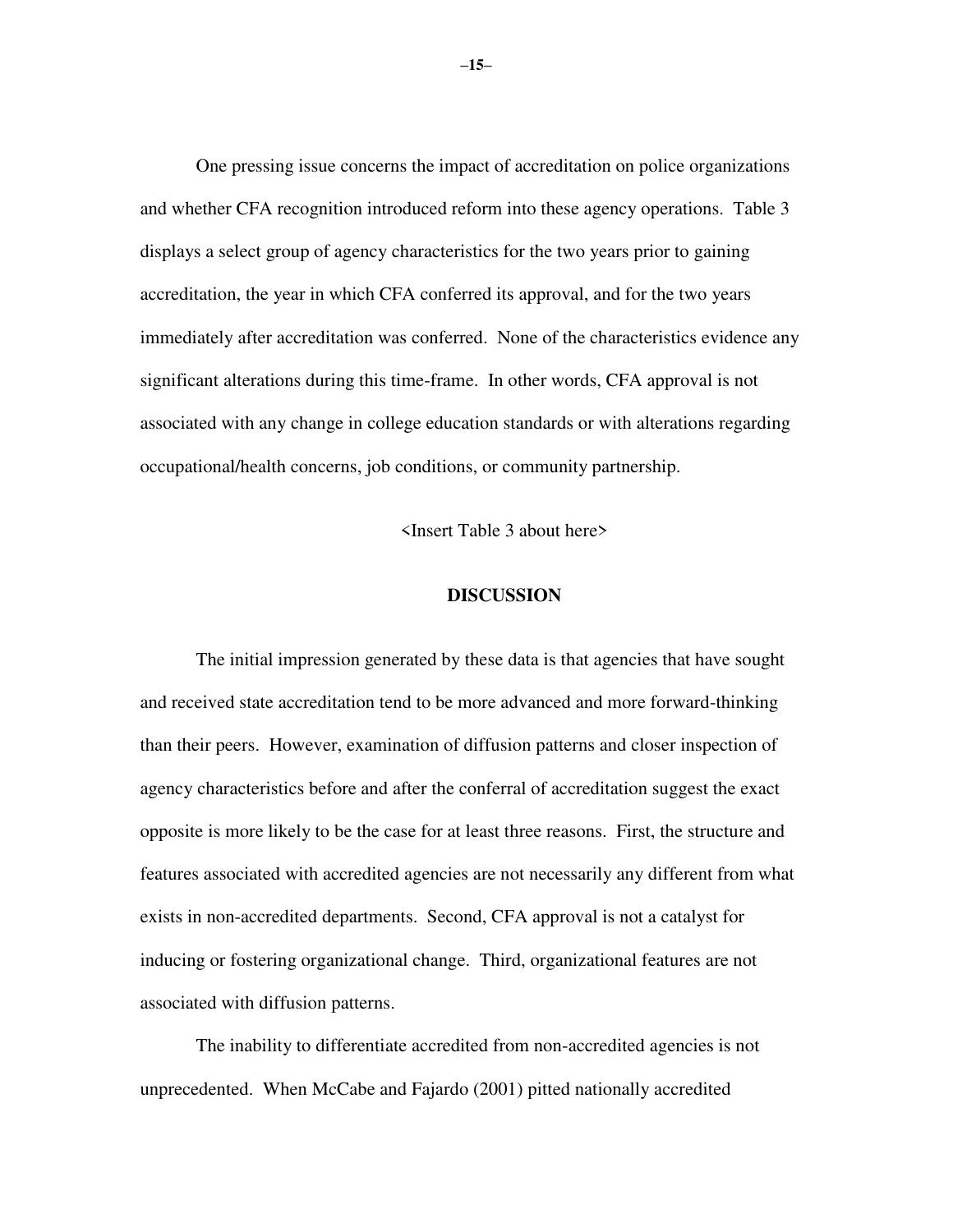departments against their non-accredited brethren, they found only three of 17 comparisons attained significance at the .05 level (entry-level education, housing a drug unit, and having a child abuse investigative unit). However, Burlingame and Baro (2005) did uncover pronounced personnel differences between accredited and non-accredited departments. They reasoned that accredited agencies should score more prominently on recruitment and promotion of non-traditional employees because CALEA standards demand that rosters mirror the composition of the local community. The analysis demonstrated that accredited agencies had proportionately more entry-level female officers, more women in supervisory roles, and greater female representation at the command-staff level. Thus, Burlingame and Baro (2005: 409) concluded "the CALEAaccreditation process appears to encourage and facilitate the recruitment and promotion of women."

 One explanation for these apparently contradictory findings could stem from the habit of cherry-picking indicators and isolating variables in a vacuum apart from any historical context. For example, McCabe and Fajardo (2001) selected 17 benchmarks without offering any insight as to how these constructs might pertain to accreditation. Burlingame and Baro (2005), on the other hand, provided a far too casual and benign interpretation of female presence within law enforcement agencies. Although they (2005: 393-394) acknowledged that consent decrees have been formidable tools in the struggle to compel recalcitrant agencies to achieve a more equitable employee racial and gender balance, Burlingame and Baro opted not to control for whether an agency had fallen under court purview in the past. There is some research that attests to the importance of consent decrees and affirmative action programs in promoting profound organizational

**–16–**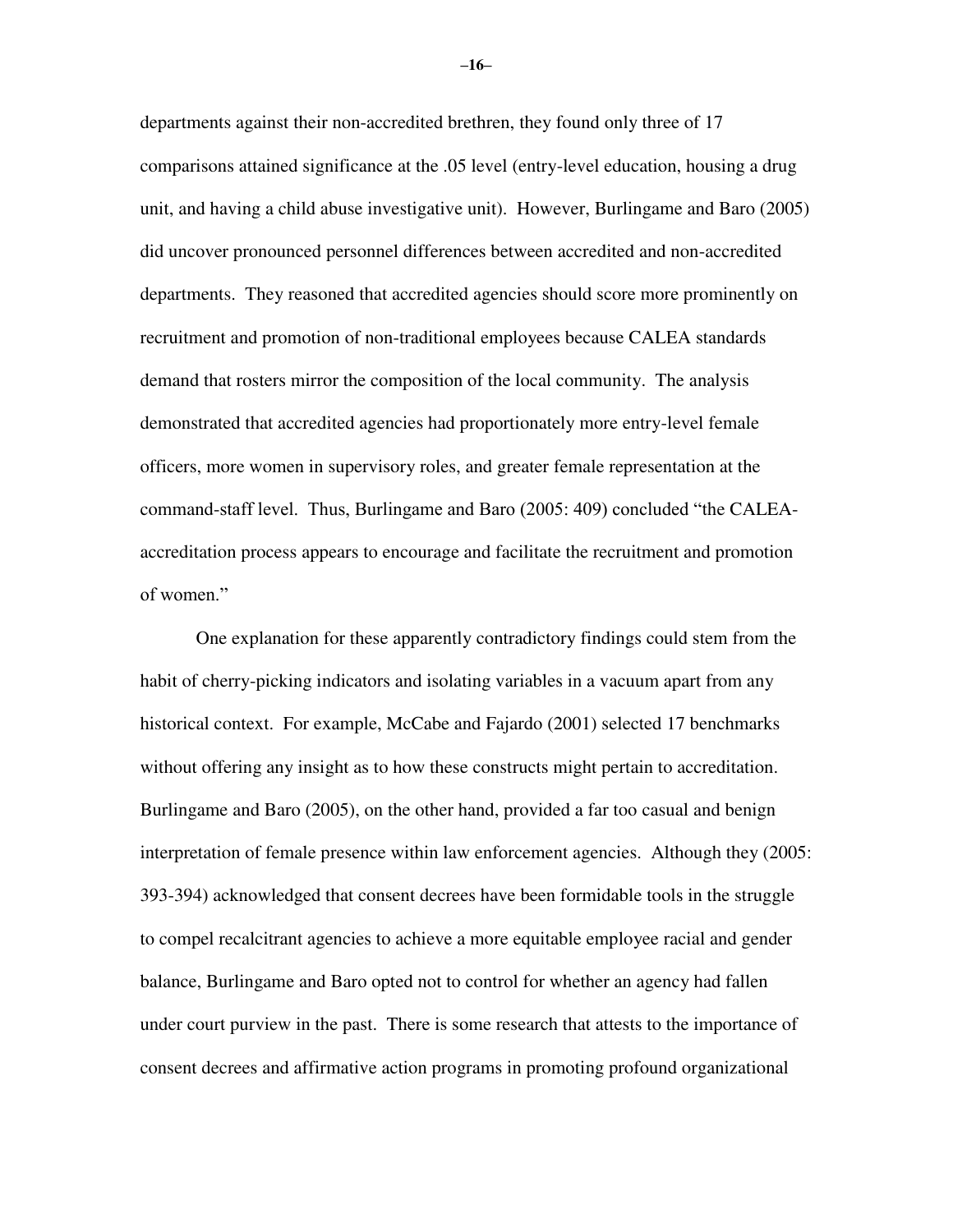change (Felkenes, Peretz, and Schroedel, 1993; Martin, 1991), although that influence does appear to be waning as of late (Zhao and Lovrich, 1998; Zhao, He, and Lovrich, 2005; Zhao, Herbst, and Lovrich, 2001). As a result, Burlingame and Baro's (2005) reliance upon elevated levels of female officers as a measure of contemporary organizational progressiveness runs a very serious risk of succumbing to a spurious interpretation. To paraphrase Hale and Wyland (1993), the risk is that one might mistakenly herald yesterday's "dragons and dinosaurs" as today's vanguard.

 Another interesting feature is that 21 of the 28 CALEA-accredited agencies also had won CFA approval. This observation invites the basic question of whether state or national recognition came first. One might surmise that state accreditation would precede the CALEA application because it is less expensive, not as complex, and logically would serve as a stepping-stone to achieving the higher prize of national prominence. Interestingly, three-quarters of these dual-status departments  $(n = 16)$  had earned the CALEA distinction prior to seeking the less renowned CFA designation. One reason for this practice, perhaps, is administrative résumé building. A second accreditation plaque does not command a hefty price tag. The staff already occupies that bureaucratic niche and there is a lull in activity after the national accreditation ceremony. In any event, procuring a second accreditation award becomes an additional credential or another status symbol.

This interpretation of accreditation as a credential, rather than as a meaningful reform, receives support from several quarters. Walker (2005), for example, criticizes CALEA standards as being too vague and toothless. While CALEA requires agencies to have a written policy on various aspects, it does not provide any guidance as to what

**–17–**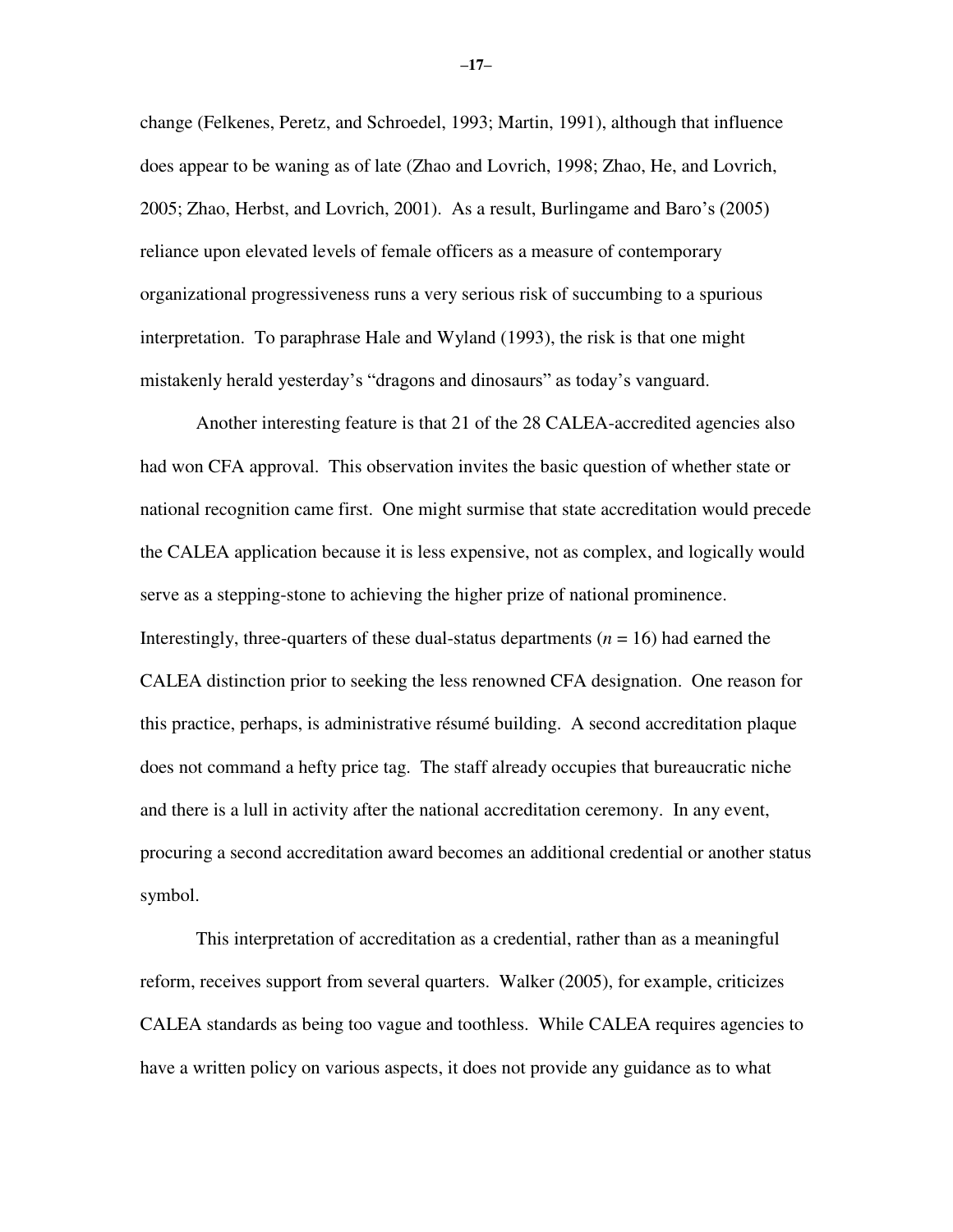these directives should contain. Similarly, Giblin (2006) found too much room for manipulation when he examined the proliferation of crime analysis units in police departments. He found several agencies managed to comply with CALEA standards by simply renaming a position with the title of crime analyst. However, the actual employee job functions never changed. In other words, having an organizational slot bearing the title of a crime analyst on paper, without engaging in any actual crime analyses, was an organizational subterfuge that allowed agencies to slip by and gain CALEA status.

 Trying to account for the diffusion of accreditation solely in terms of organizational traits might be a misdirected route. Maguire (1997), for instance, found the adoption of the community-policing model had no structural impact on most police organizations despite a heavy emphasis on flattening the command structure. In essence, researchers continue to struggle with an explanation for how law enforcement agencies change.

A more inclusive approach would incorporate a focus on a different beneficiary, namely the agency head (Morabito, 2008; Weiss, 1997). Police leaders serve relatively short terms (Dantzker, 1996; Enter, 1986; Penegor and Peak, 1992; Tunnell and Gaines, 1992) and Florida police chiefs are no exception. For example, Murdaugh (2005) surveyed Florida police chiefs and found 36% of the incumbents had been in office for less than two years. That figure comports with the National Advisory Commission's (1976, p. 7) finding some three decades earlier that 40% of all American police chiefs had been in their current positions for less than three years. Tenure can be somewhat shorter for many female and minority executives (Schulz, 2003; Thompson, 2006).

This continuous turnover at the helm means that police executives must be nimble

**–18–**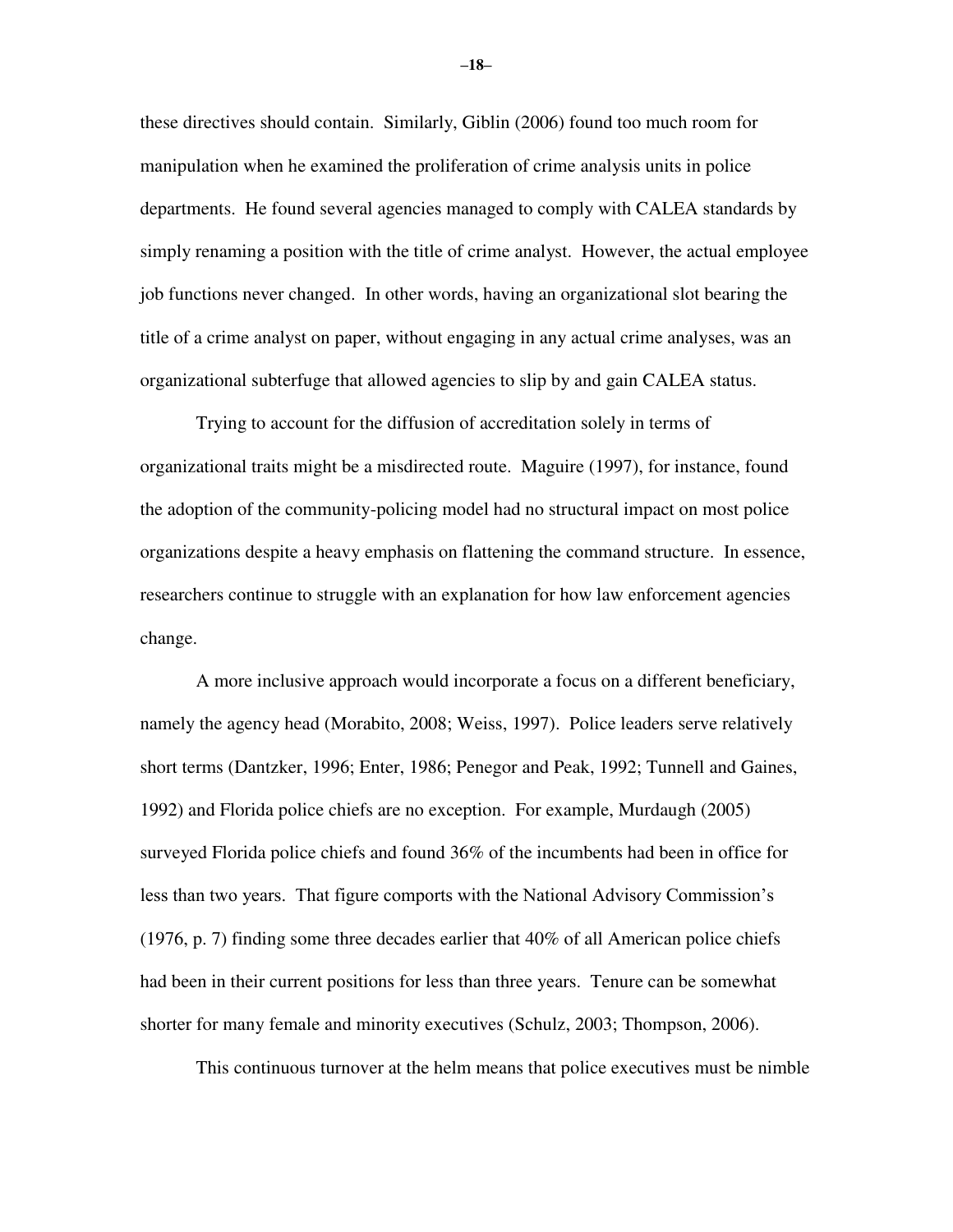and watchful for career-enhancing opportunities that would make them more marketable. This orientation would help explain the steady stream of initiatives over the past two decades touted as organizational improvements. Some examples would include the integrated criminal apprehension program, total quality management, management by objectives, team policing, problem-oriented policing, and community-oriented policing. As Hunter and Barker (1993, p.163 ) so aptly observed, "new strategies are bandied about to deceive the public into thinking that administrators are progressive." It may be, then, that the accreditation movement falls squarely into this camp.

#### **THE NEED FOR A FULLER RESEARCH AGENDA**

The continued expansion of the national and state law enforcement accreditation movements has been remarkable. According to its annual report, a 2007 audit revealed that CALEA had amassed over \$6.3 million in total assets (CALEA, 2008, p. 34). Agency fees brought \$1.75 million into the coffers and conference registration fees fell just shy of the \$1 million mark (CALEA, 2008, p. 35). Salaries, fringe benefits, retirement benefits, and payroll taxes exceeded \$1.6 million (CALEA, 2008, p. 36). Apparently, national accreditation has become a profitable enterprise.

 There were 332 nationally accredited agencies within the United States by the end of 2007 and CALEA also made inroads into departments located in Canada, the Caribbean, and Mexico. Furthermore, the organization has expanded its accreditation programs to include law enforcement dispatch centers and training academies and also had 33 network alliances in place (coalitions of already certified agencies within a state or region whose purpose is to help aspiring departments gain accreditation status).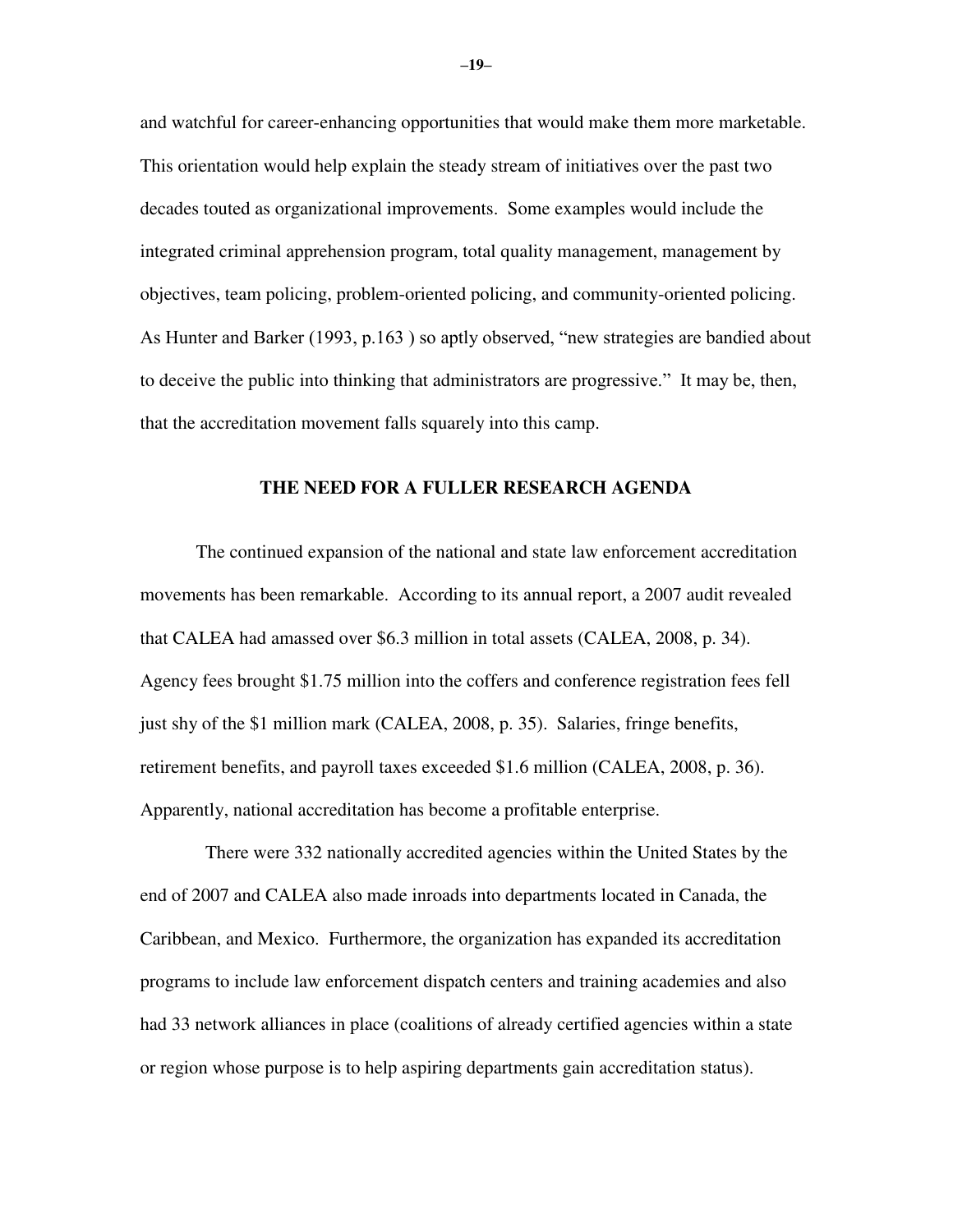Joining this picture are 16 known state accreditation bodies that oversee standards for law enforcement agencies. Rounding out the landscape are numerous free-lance consultants who assist agencies in their efforts to secure either state or national recognition. In short, the law enforcement accreditation movement has generated a lucrative cottage industry.

Amazingly, this enterprise has escaped scrutiny. For example, what tangible benefits does accreditation produce? The CALEA web site offers a collage of testimonials and anecdotal stories that tout improved community relations, reduced civil liability, savings on insurance premiums, increased productivity, better employee deployment, and other outcomes. Despite these assertions, the claims remain unsubstantiated by any independent third-parties. What is needed are reputable empirical assessments aimed at determining whether accreditation does live up to these promises.

Both CALEA and CFA cite more efficient service delivery, improved crime control, and better use of agency resources as some of the benefits that accredited agencies reap. However, neither organization can point to an existing body of systematic evidence that supports, or refutes, these statements. The CALEA web site does contain an endorsement that attributes higher clearance rates to organizational changes prompted by its self-study process. For example, Keesling (1999) claims that accreditation was responsible for the Kingsport (TN) Police Department registering a 56% Part I clearance rate in 1998, compared to 19% in 1987. Whether the Kingsport situation is an isolated instance or reflects a common outcome of accreditation remains unknown. While some researchers have turned to clearance rates as a basic measure of police efficiency (Addington, 2006; Alderden and Lavery, 2007; Allison, Schuck, and Lersch, 2005; Lee,

**–20–**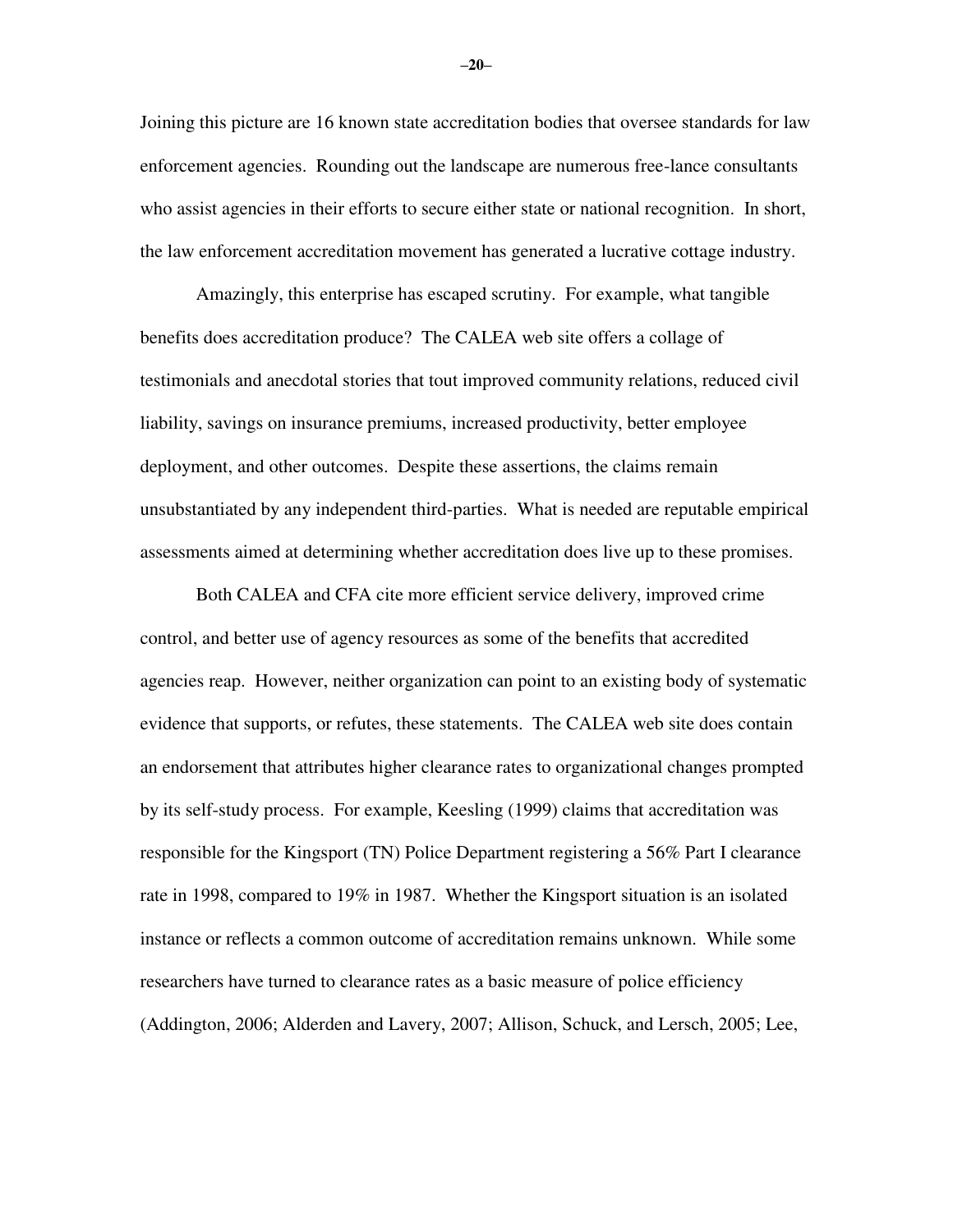2005; Roberts, 2008; Snyder, 1999), the linkage between accreditation status and clearance rates has still not been vetted.

Other benefits that accreditation supporters point to include a reduction in citizen complaints, fewer civil liability lawsuits, more dismissals and summary judgments, more favorable verdicts, and smaller awards (Gaskins, n.d.; Herbert, 1997; Keesling, 1997; Kutzke, 1999; Murphy, n.d.; Murray, 1997; Tucker and Flores, 1998). Anecdotal case studies are notorious for fostering misleading interpretations. Once again, researchers have neglected these areas.

Both national and state organizations contend that accreditation markedly enhances public trust and dramatically improves community relations (Ives, 1998; Tucker and Flores, 1998; Wales, n.d.). One more time, let the record show there currently is an insufficient body of research substantiating these heralded beliefs. For instance, while DuPont (1993) counted 84 articles published on accreditation since 1980, these outlets were largely restricted to such venues as *The National Sheriff Magazine*, *FBI Law Enforcement Bulletin*, *Crime Control Digest*, *CALEA Commission Update*, *The Police Chief*, and *Law and Order*. It is time to move beyond the focus group approach that many of the early descriptive studies took. While it was prudent to examine the motivations behind the decision to decline or pursue accreditation at that juncture, the field has not advanced beyond that very necessary first step. Although researchers have expended resources and energy examining public opinion and community sentiment, they have not yet seized the opportunity to conduct a rigorous study investigating the role of accreditation in these matters.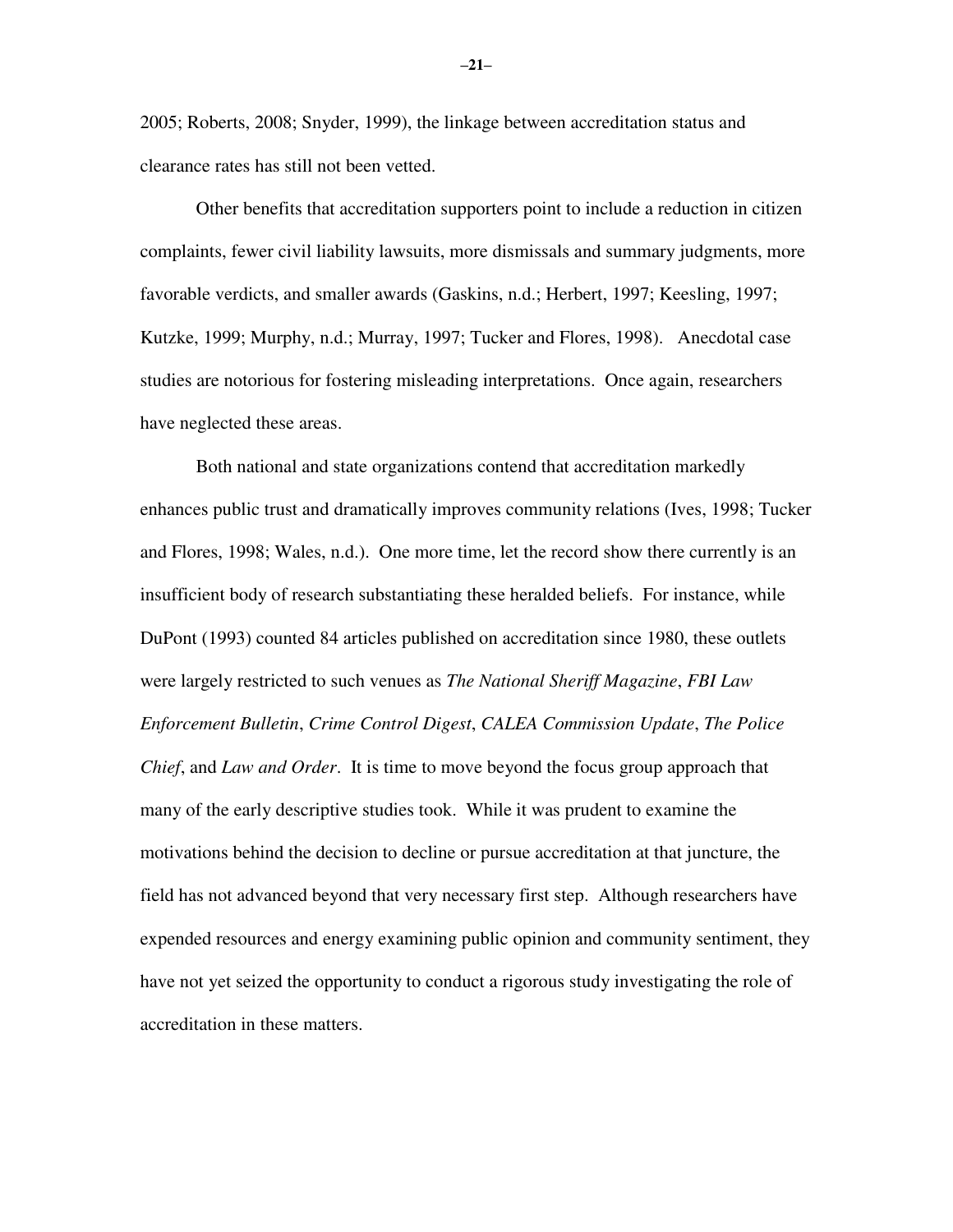In short, the law enforcement accreditation movement is being driven by faith alone. Despite its prominence in some police circles and the large financial commitments it commandeers, accreditation is not a proven commodity. For whatever reasons, it has managed to fly below the radar screen and elude academic interest for 25 years now. Given the current economic climate, it seems prudent to chart a more accountable course of action.

#### **CONCLUSION**

 The current paper adds to the growing literature on the diffusion of criminal justice innovations by examining the topic of law enforcement accreditation from this angle. Accreditation status has reached only a small portion of the intended audience. Whether accreditation is just another fad or a durable development remains to be seen. Until then, skeptics might be correct in warning that accreditation has morphed more into a credential rather than an actual tool for meaningful reform.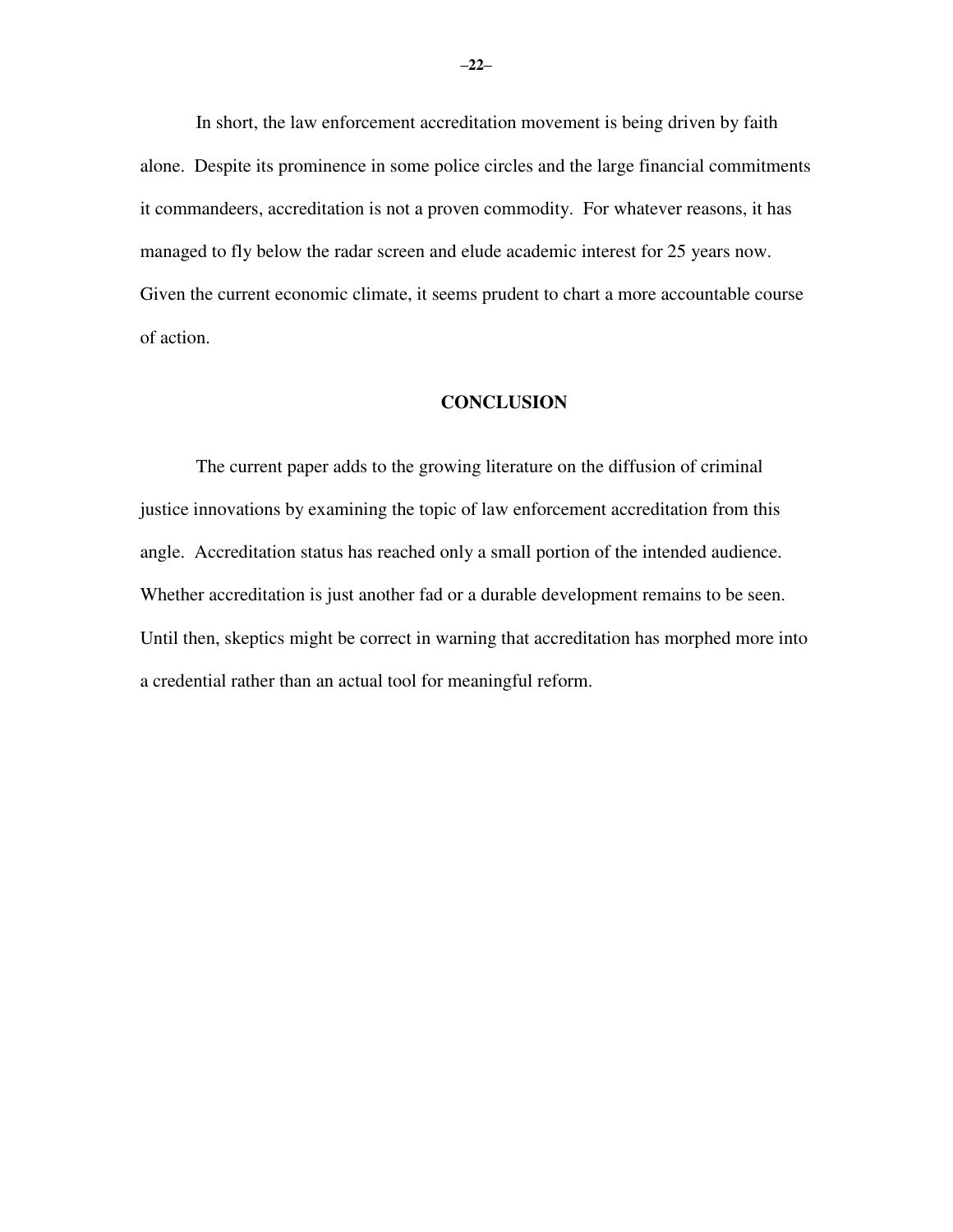



Florida Accredited Police Agencies by Year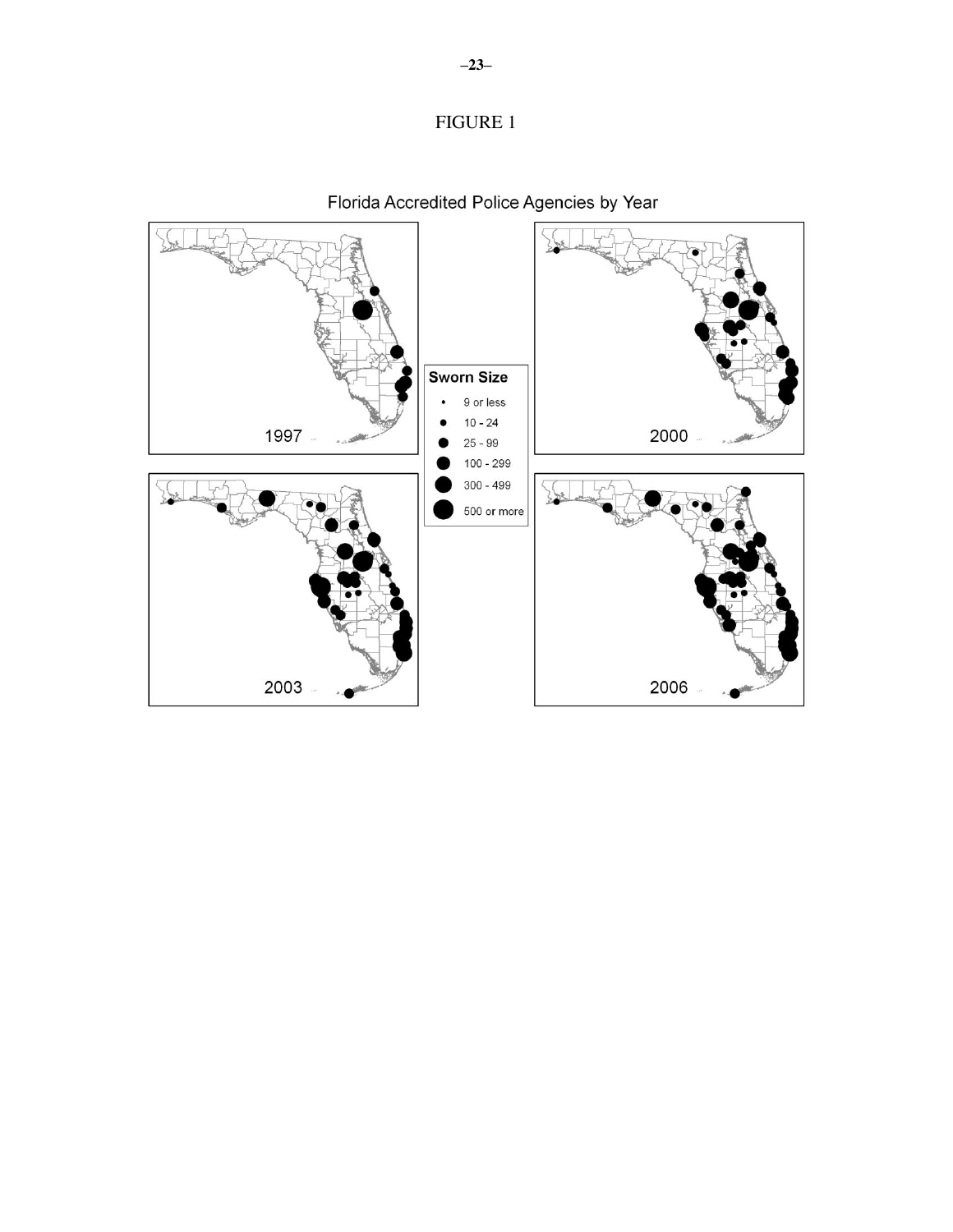# TABLE 1

|                                                                                                                                                                                                      |                                                    | Accredited<br>$(n = 81)$                              | Non-Accredited<br>$(n = 189)$                    |                                                       |                                                             |
|------------------------------------------------------------------------------------------------------------------------------------------------------------------------------------------------------|----------------------------------------------------|-------------------------------------------------------|--------------------------------------------------|-------------------------------------------------------|-------------------------------------------------------------|
| Characteristics                                                                                                                                                                                      | Mean                                               | SD                                                    | Mean                                             | SD                                                    | $t$ -test                                                   |
| <b>College Education Standards:</b><br><b>Entrance Requirement</b><br><b>Promotion Requirement</b><br><b>Tuition Reimbursement</b><br>Occupational/Health Concerns:<br><b>Restricted Tobacco Use</b> | .20<br>.44<br>.93<br>.41                           | .401<br>.500<br>.264<br>.494                          | .08<br>.24<br>.61<br>.32                         | .271<br>.430<br>.488<br>.469                          | $2.43*$<br>$3.15*$<br>$6.78*$<br>1.31                       |
| <b>Fitness/Wellness Program</b><br><b>Gym Access</b>                                                                                                                                                 | .49<br>.73                                         | .503<br>.448                                          | .29<br>.35                                       | .455<br>.480                                          | $3.12*$<br>$6.16*$                                          |
| Job Conditions:<br><b>Collective Bargaining</b><br><b>Take-Home Vehicles</b><br><b>Handguns Provided</b><br>Shift-Differential Pay                                                                   | .73<br>.77<br>.91<br>.32                           | .448<br>.426<br>.283<br>.470                          | .47<br>.69<br>.79<br>.14                         | .500<br>.462<br>.406<br>.351                          | $4.27*$<br>1.25<br>$2.78*$<br>$3.07*$                       |
| <b>Community Partnership:</b><br><b>Bicycle Unit</b><br><b>School Resource Officers</b><br><b>Community-Oriented Policing</b>                                                                        | .79<br>.58<br>.98                                  | .410<br>.497<br>.156                                  | .57<br>.36<br>.67                                | .497<br>.481<br>.473                                  | $3.85*$<br>$3.37*$<br>$8.02*$                               |
| Agency Characteristics:<br># Sworn Members<br>% Sworn Female<br>% Sworn Nonwhite<br><b>Entry-Level Salary</b><br>% CALEA Accredited<br><b>Distance Nearest Accredited Agency</b>                     | 103.57<br>10.85<br>13.87<br>29,133<br>.26<br>31.69 | 116.942<br>5.017<br>11.412<br>4,641<br>.441<br>60.497 | 38.99<br>8.58<br>14.07<br>25,417<br>.04<br>18.90 | 110.044<br>8.101<br>20.465<br>5,458<br>.189<br>16.691 | $4.23*$<br>$2.80*$<br>$-0.10$<br>$5.71*$<br>$4.37*$<br>1.87 |

# Florida Police Agency Characteristics by State Accreditation Status

\* denotes significance at the .05 level.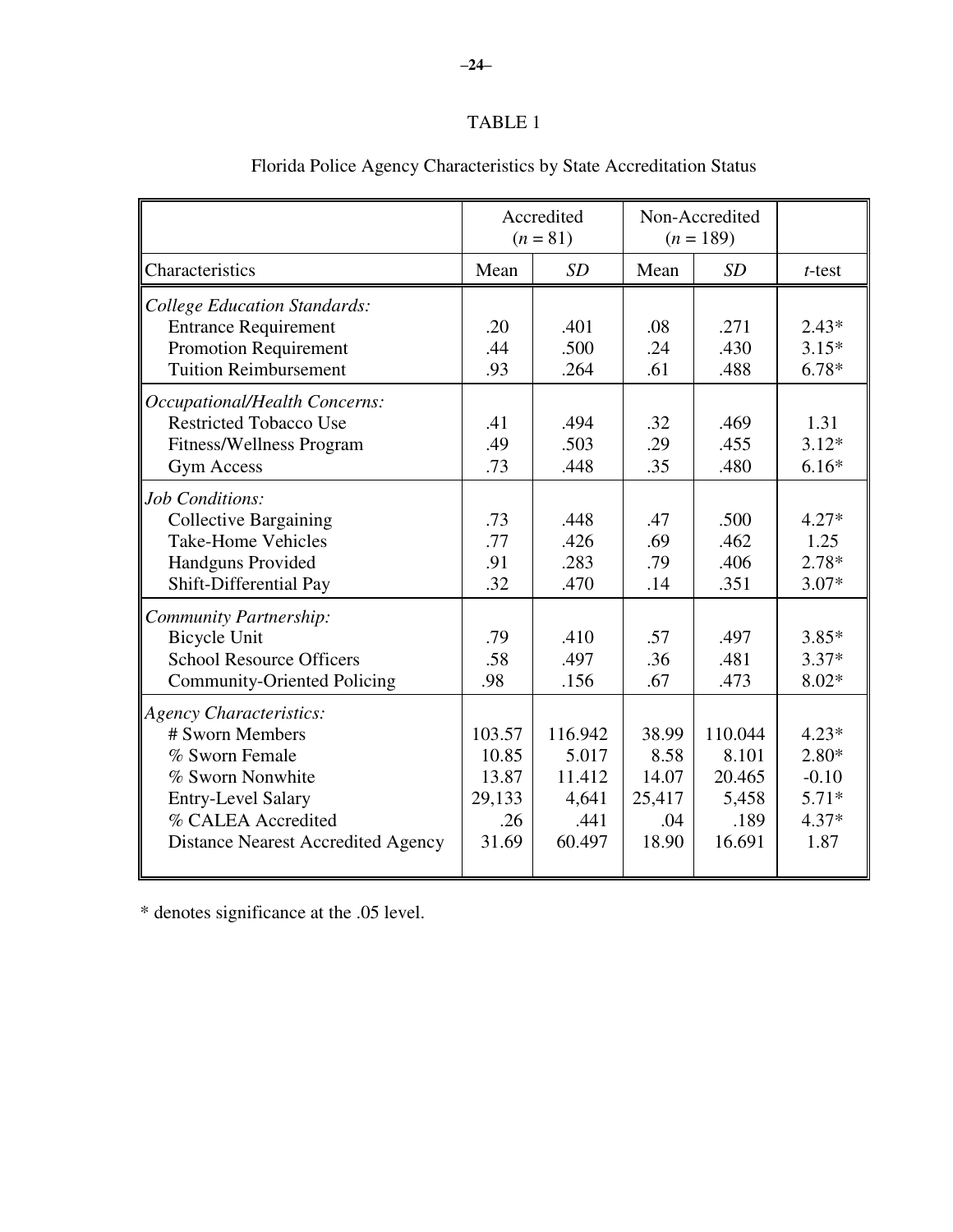# TABLE 2

|                                           | Marginal |     |                               |        |  |
|-------------------------------------------|----------|-----|-------------------------------|--------|--|
| Variable                                  | Effect   | SE  | $\ensuremath{\mathnormal{Z}}$ | P >  z |  |
| <b>College Education Standards:</b>       |          |     |                               |        |  |
| <b>Entrance Requirement</b>               | $-0.06$  | .07 | $-0.78$                       | .44    |  |
| Promotion Requirement                     | 0.08     | .07 | 1.17                          | .24    |  |
| <b>Tuition Reimbursement</b>              | 0.12     | .07 | 1.53                          | .13    |  |
| Occupational/Health Concerns:             |          |     |                               |        |  |
| <b>Restricted Tobacco Use</b>             | 0.02     | .06 | 0.28                          | .78    |  |
| <b>Fitness/Wellness Program</b>           | $-0.01$  | .06 | $-0.13$                       | .90    |  |
| <b>Gym Access</b>                         | 0.11     | .06 | 1.65                          | .10    |  |
| Job Conditions:                           |          |     |                               |        |  |
| <b>Collective Bargaining</b>              | 0.03     | .06 | 0.40                          | .69    |  |
| <b>Take-Home Vehicles</b>                 | $-0.06$  | .07 | $-0.91$                       | .37    |  |
| Shift-Differential Pay                    | $-0.01$  | .07 | $-0.21$                       | .83    |  |
| <b>Handguns Provided</b>                  | 0.11     | .06 | 1.50                          | .13    |  |
| <b>Community Partnership:</b>             |          |     |                               |        |  |
| <b>Bicycle Unit</b>                       | $-0.03$  | .07 | $-0.49$                       | .62    |  |
| <b>School Resource Officers</b>           | $-0.02$  | .06 | $-0.32$                       | .75    |  |
| <b>Community-Oriented Policing</b>        | 0.31     | .04 | 3.52                          | $.00*$ |  |
| <b>Agency Characteristics:</b>            |          |     |                               |        |  |
| # Sworn Members                           | 0.02     | .03 | 0.76                          | .45    |  |
| % Sworn Female                            | 0.00     | .03 | 0.08                          | .94    |  |
| % Sworn Non-White                         | $-0.08$  | .04 | $-2.10$                       | $.04*$ |  |
| <b>Entry-Level Salary</b>                 | 0.09     | .04 | 2.53                          | $.01*$ |  |
| <b>CALEA</b> Accredited                   | 0.22     | .13 | 1.95                          | $.05*$ |  |
| <b>Distance Nearest Accredited Agency</b> | 0.13     | .05 | 2.53                          | $.01*$ |  |
|                                           |          |     |                               |        |  |

#### Probit Regression Predicting State Accreditation among Florida Police Agencies (*N* = 270)

\* denotes significance at the .05 level.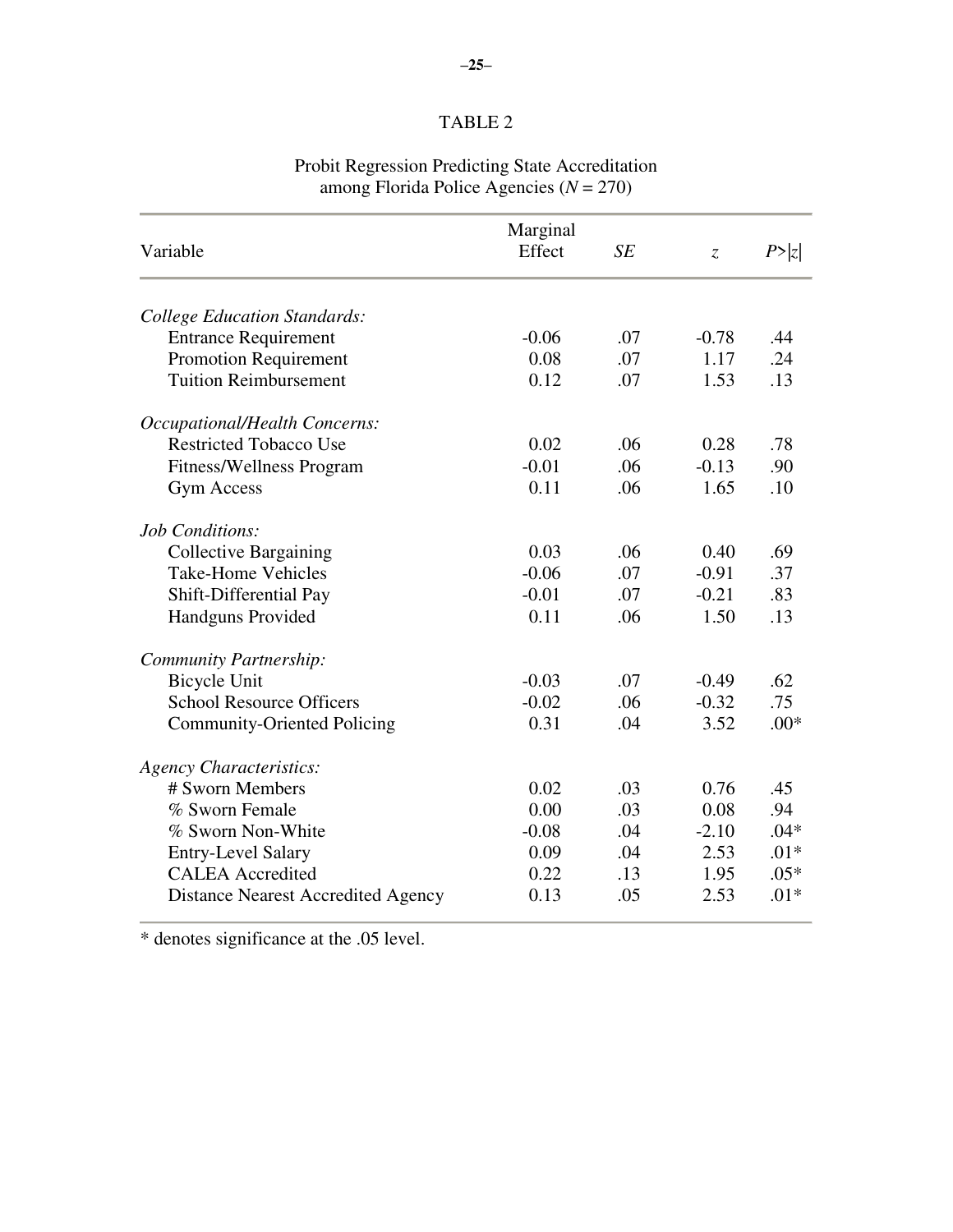## TABLE 3

# Select Characteristics of Florida-Accredited Agencies  $(n = 81)$  Before and After Accreditation

|                                     | Year  |       |              |       |       |                  |
|-------------------------------------|-------|-------|--------------|-------|-------|------------------|
| Characteristic                      | $t-2$ | $t-1$ | $\mathbf{t}$ | $t+1$ | $t+2$ | $\boldsymbol{F}$ |
| <b>College Education Standards:</b> |       |       |              |       |       |                  |
| <b>Entrance Requirement</b>         | 19%   | 18%   | $16\%$       | 19%   | 21%   | 0.433            |
| Promotion Requirement               | 30    | 38    | 33           | 40    | 42    | 1.219            |
| <b>Tuition Reimbursement</b>        | 93    | 95    | 93           | 95    | 94    | 0.092            |
| Occupational/Health Concerns:       |       |       |              |       |       |                  |
| <b>Restricted Tobacco Use</b>       | 33%   | 32%   | 33%          | 37%   | 36%   | 0.213            |
| <b>Fitness/Wellness Program</b>     | 35    | 46    | 54           | 48    | 47    | 0.819            |
| Gym Access                          | 78    | 86    | 86           | 84    | 77    | 0.439            |
| Job Conditions:                     |       |       |              |       |       |                  |
| <b>Collective Bargaining</b>        | 72%   | 77%   | 76%          | 76%   | 70%   | 0.796            |
| Take-Home Vehicles                  | 67    | 65    | 72           | 82    | 86    | 0.933            |
| Shift-Differential Pay              | 27    | 26    | 30           | 41    | 35    | 1.012            |
| <b>Handguns Provided</b>            | 88    | 89    | 92           | 92    | 94    | 0.276            |
| Community Partnership:              |       |       |              |       |       |                  |
| Bicycle Unit                        | 77%   | 84%   | 75%          | 77%   | 70%   | 0.593            |
| <b>School Resource Officers</b>     | 60    | 66    | 64           | 61    | 60    | 0.281            |
| <b>Community-Oriented Policing</b>  | 90    | 88    | 86           | 83    | 83    | 0.253            |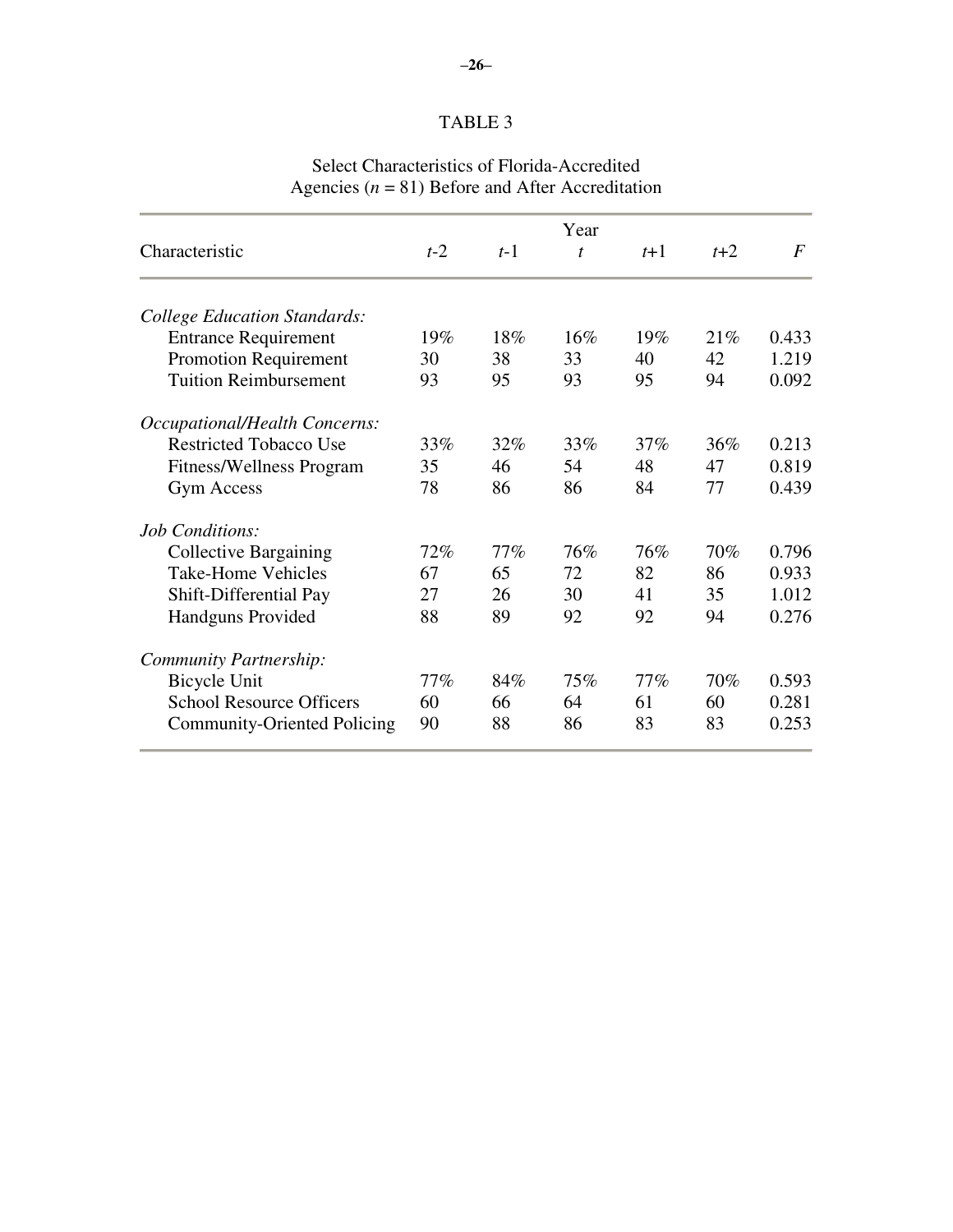#### APPENDIX A

#### State Law Enforcement Accreditation Bodies

Alaska Law Enforcement Agency Accreditation Commission http://www.aacop.org/ALEAAC.htm

Delaware Police Accreditation Commission address not located

Commission for Florida Law Enforcement Accreditation http://www.flaccreditation.org

Georgia Association of Chiefs of Police, Agency Certification Program http://www.gachiefs.com/statecertification/index.htm

Illinois Law Enforcement Accreditation Program http://www.ilchiefs.org/bridge.asp?pagenumber=46342

Indiana Law Enforcement Accreditation Commission http://www.iacop.org/ileac/index.htm

Massachusetts Police Accreditation Commission address not located

Mississippi Law Enforcement Accreditation Commission http://www.mschiefs.org/accreditation.htm

New Jersey Law Enforcement Accreditation Commission http://www.njsacop.org/index.cfm/lea

New York State Law Enforcement Accreditation Program http://criminaljustice.state.ny.us/ops/accred/accred02.htm

Oklahoma Law Enforcement Agency Accreditation and Professional Standards Program http://accredit.okla-chiefs.org

Pennsylvania Law Enforcement Accreditation Commission http://www.pachiefs.org/accreditation.htm

Rhode Island Law Enforcement Accreditation Commission address not located

South Carolina Law Enforcement Accreditation http://www.sheriffsc.com/joomla/index.php?option=com\_content&task=view&id=13&It emid=32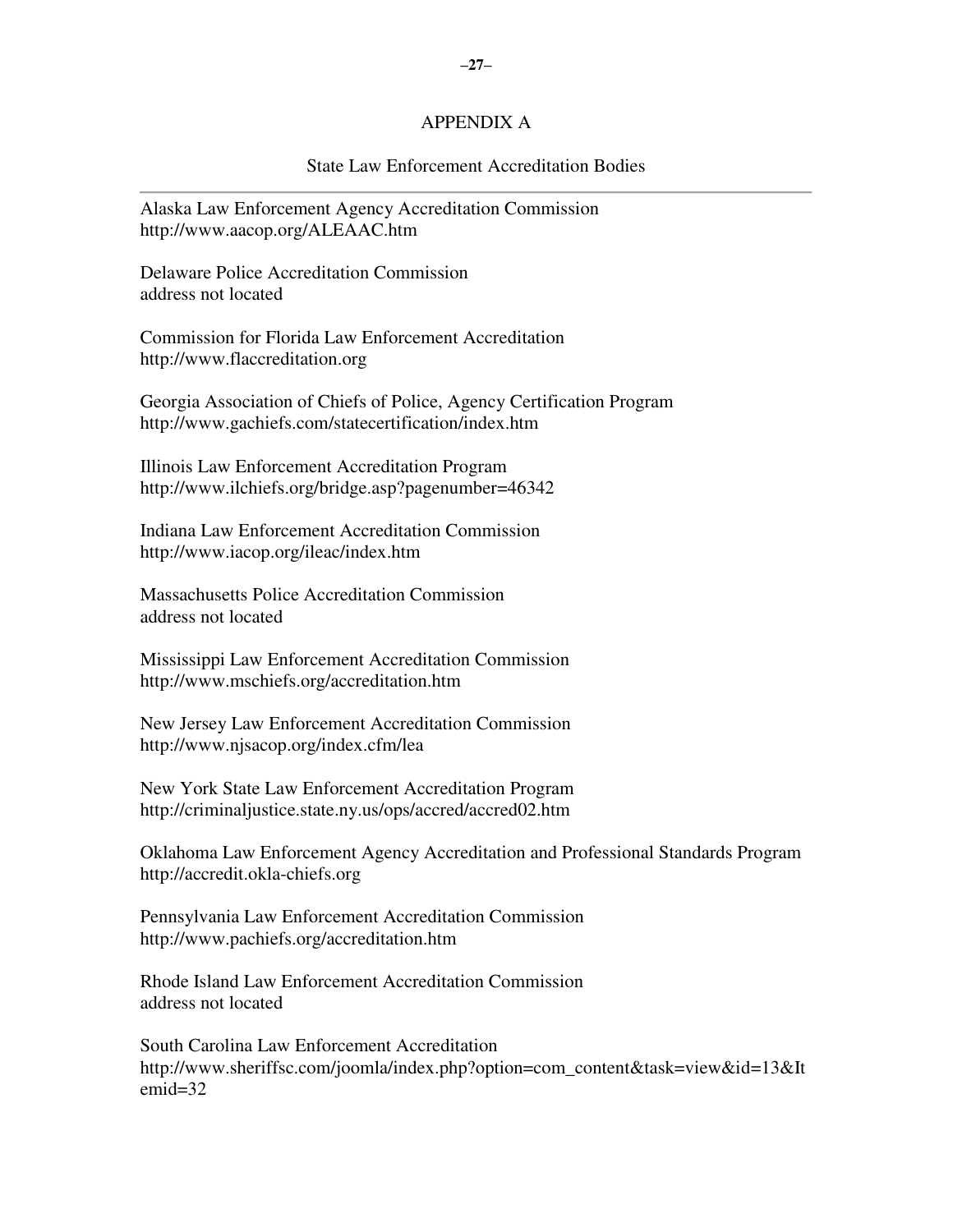Virginia Law Enforcement Professional Standards Commission http://www.dcjs.state.va.us/accred

Washington Association of Sheriffs and Police Chiefs http://www.waspc.org/index.php?c=Accreditation

Wisconsin Law Enforcement Accreditation Group http://www.communityzero.com/wileag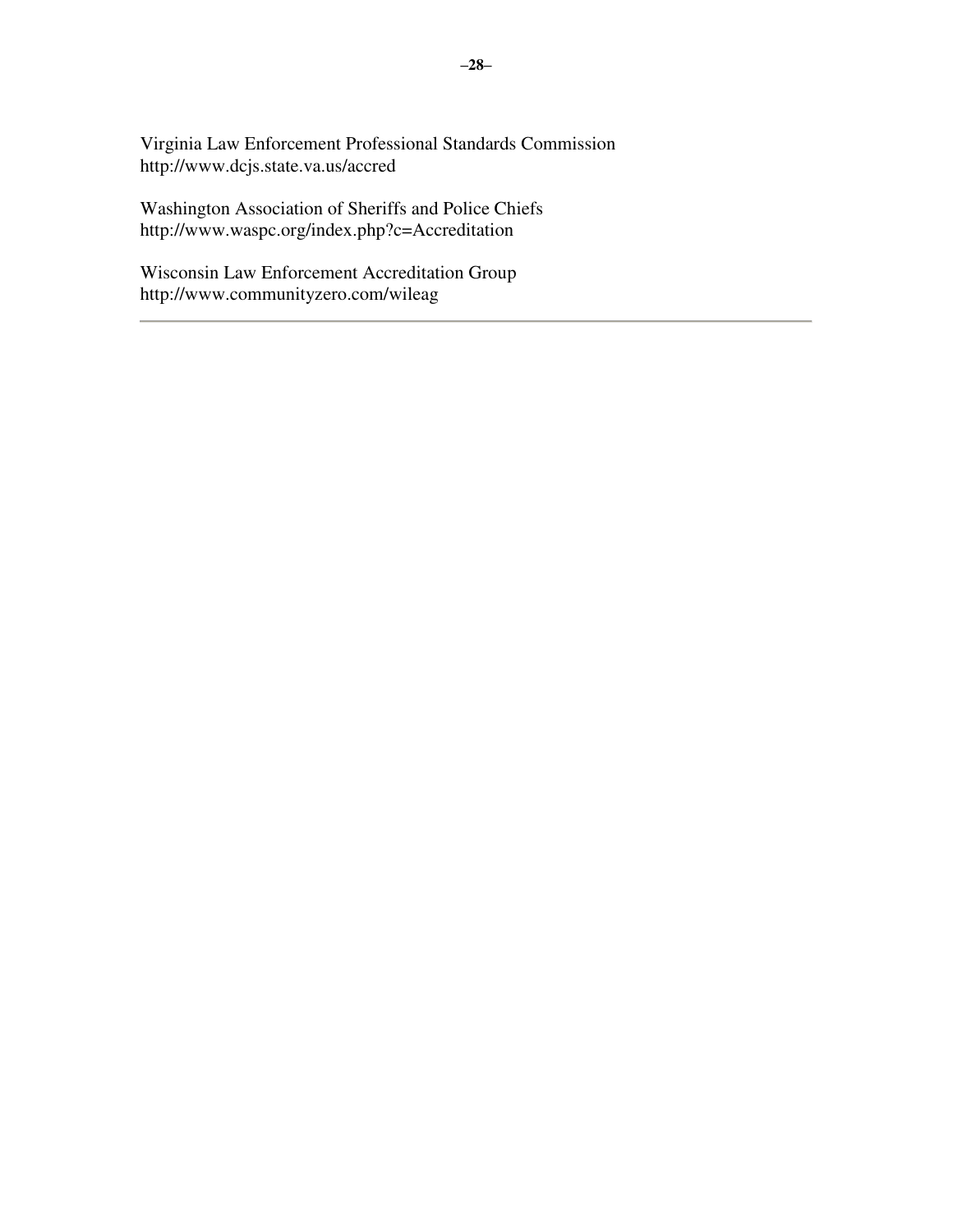#### **REFERENCES**

Addington, L.A. (2006), "Using national incident-based reporting system murder data to evaluate clearance predictors: a research note", *Homicide Studies*, Vol. 10 No. 2, pp. 140-52.

Alderden, M.A. and Lavery, T.A. (2007), "Predicting homicide clearances in Chicago: investigating disparities in predictors across different types of homicide", *Homicide Studies*, Vol. 11 No. 2, pp. 115-32.

Allison, S.F.H., Schuck, A.M. and Lersch, K.M. (2005), "Exploring the crime of identity theft: prevalence, clearance rates, and victim/offender characteristics," *Journal of Criminal Justice*, Vol. 33 No. 1, pp. 19-29.

Berry, F.S. and Berry, W.D. (1990), "State lottery adoptions as policy innovations: an event history analysis", *American Political Science Review*, Vol. 84 No. 2, pp. 395-415.

Best, J. (2006), *Flavor of the Month: Why Smart People Fall for Fads*, Berkeley, University of California Press.

Burlingame, D. and Baro, A.L. (2005), "Women's representation and status in law enforcement: does CALEA involvement make a difference?", *Criminal Justice Policy Review*, Vol. 16 No. 4, pp. 391-411.

Carter, D.L. and Sapp, A.D. (1994), "Issues and perspectives of law enforcement accreditation: a national study of police chiefs", *Journal of Criminal Justice*, Vol. 22 No. 3, pp. 195-204.

Commission on Accreditation for Law Enforcement Agencies, Inc. (2008), *2007 Annual Report*, Fairfax, VA, Commission on Accreditation for Law Enforcement Agencies, Inc. available at http://www.calea.org/Online/AnnualReports/2007AnnualReport.pdf (accessed January 19, 2009).

Dantzker, M.L. (1996), "The position of municipal police chief: an examination of selection criteria and requisite skills", *Police Studies*, Vol. 19 No. 1, pp. 1-17

Doerner, W.G. (1979), "The diffusion of victim compensation laws in the United States", *Victimology,* Vol. 4 No. 1, pp. 119-24.

DuPont, J.F. (1993), *Law Enforcement Accreditation: The Desirable Future or Just Another Passing Phase?*", available at www.fdle.state.fl.us/fcjei/slp%20papers/dupont.pdf (accessed September 8, 2008).

Enter, J.E. (1986), "The role of higher education in the career of the American police chief", *Police Studies*, Vol. 9 No. 2, pp. 110-19.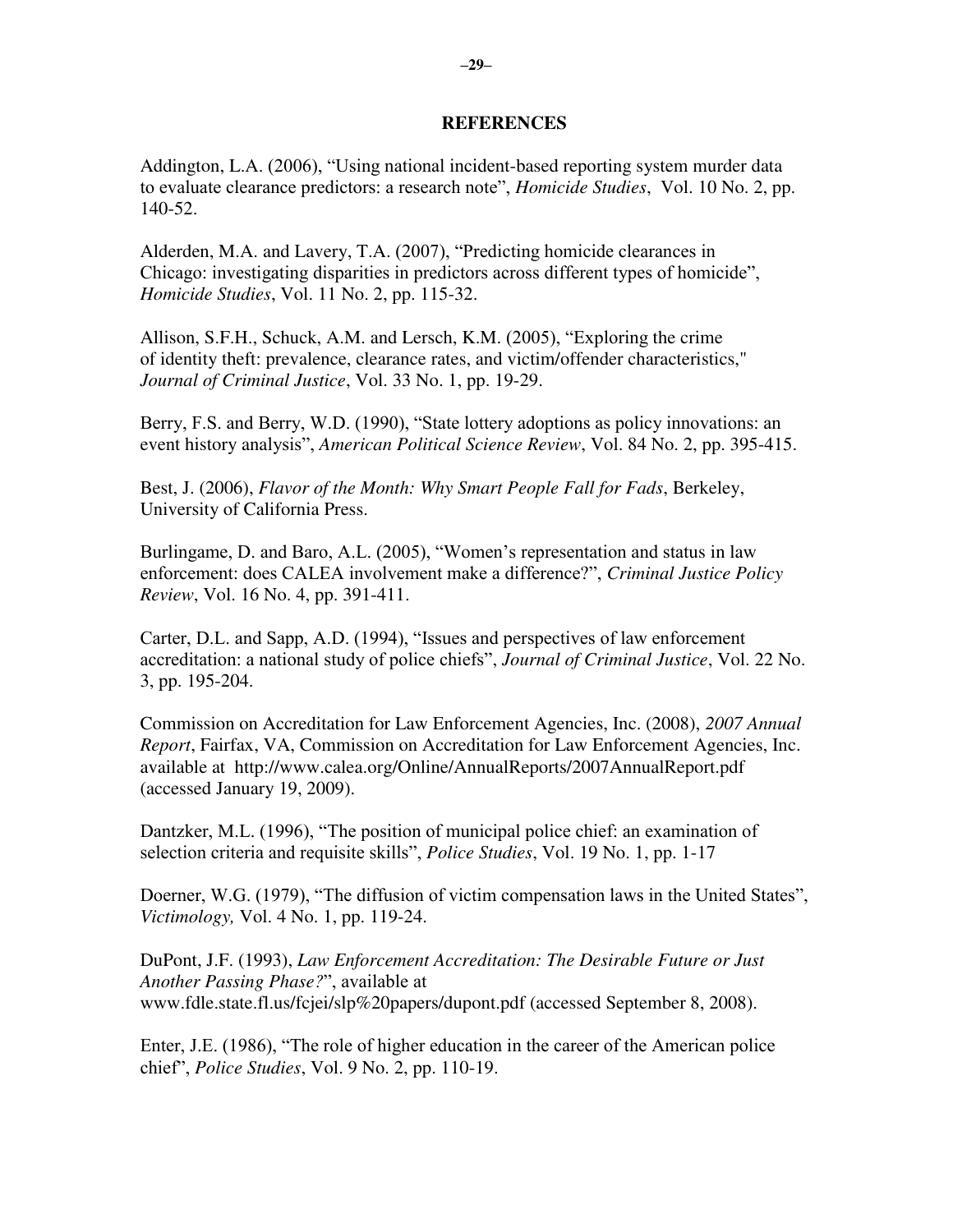Felkenes, G.T., Peretz, P., and Schroedel, J.R. (1993). "An analysis of the mandatory hiring of females: The Los Angeles police department experience", *Women & Criminal Justice*, Vol. 4 No. 2, pp. 31-63.

Florida Department of Law Enforcement (2007), *Criminal Justice Agency Profile Report*, available at www.fdle.state.fl.us/CJST/CJAP (accessed September 8, 2008).

Gaskins, A.L. (n.d.), "Accreditation works: case number 54", available at http://www.calea.org/Online/newsletter/No89/aw54.htm (accessed January 20, 2009).

Giblin, M.J. (2006), "Structural elaboration and institutional isomorphism: the case of crime analysis units", *Policing: An International Journal of Police Strategies & Management*, Vol. 29 No. 4, pp. 643-64.

Glick, H. (1981), "Innovation in state judicial administration: effects on court management and organization", *American Politics Quarterly*, Vol. 9 No. 1, 49-69.

Grattet, R., Jenness, V. and Curry, T.R. (1998), "The homogenization and differentiation of hate crime law in the United States, 1978 to 1995: innovation and diffusion in the criminalization of bigotry", *American Sociological Review*, Vol. 63 No. 2, pp. 286-307.

Gray, V. (1973), "Innovation in the states: a diffusion state", *American Political Science Review*, Vol. 67 No. 4, pp. 1174-85.

Hale, D.C. and Wyland, S.M. (1993), "Dragons and dinosaurs: the plight of patrol women", *Police Forum*, Vol. 3 No. 2, pp. 1-6.

Herbert, L.N. (1997), "Case number 22: liability reduction", available at http://www.calea.org/Online/newsletter/No72/case\_number\_22.htm (accessed January 20, 2009).

Hougland, S.M. and Mesloh, C. (2005), "Reliability of risk management data in measuring police performance: an initial empirical analysis", *Law Enforcement Executive Forum*, Vol. 5 No. 1, pp. 45-51.

Hunter, R.D. and Barker, T. (1993), "BS and buzzwords: the new police operational style", *American Journal of Police*, Vol. 12 No. 3, pp.157-68.

Ives, R. (1998), "Case 9: creating a community of good neighbors―how a police department's national accreditation status helps to fulfill a city's vision for its community," available at http://www.calea.org/Online/Accreditationworks/case9.htm (accessed January 20, 2009).

Jenness, V. and Grattet, R. (2005), "The law-in-between: the effects of organization perviousness on the policing of hate crime", *Social Problems*, Vol. 52 No. 3, pp. 337-59.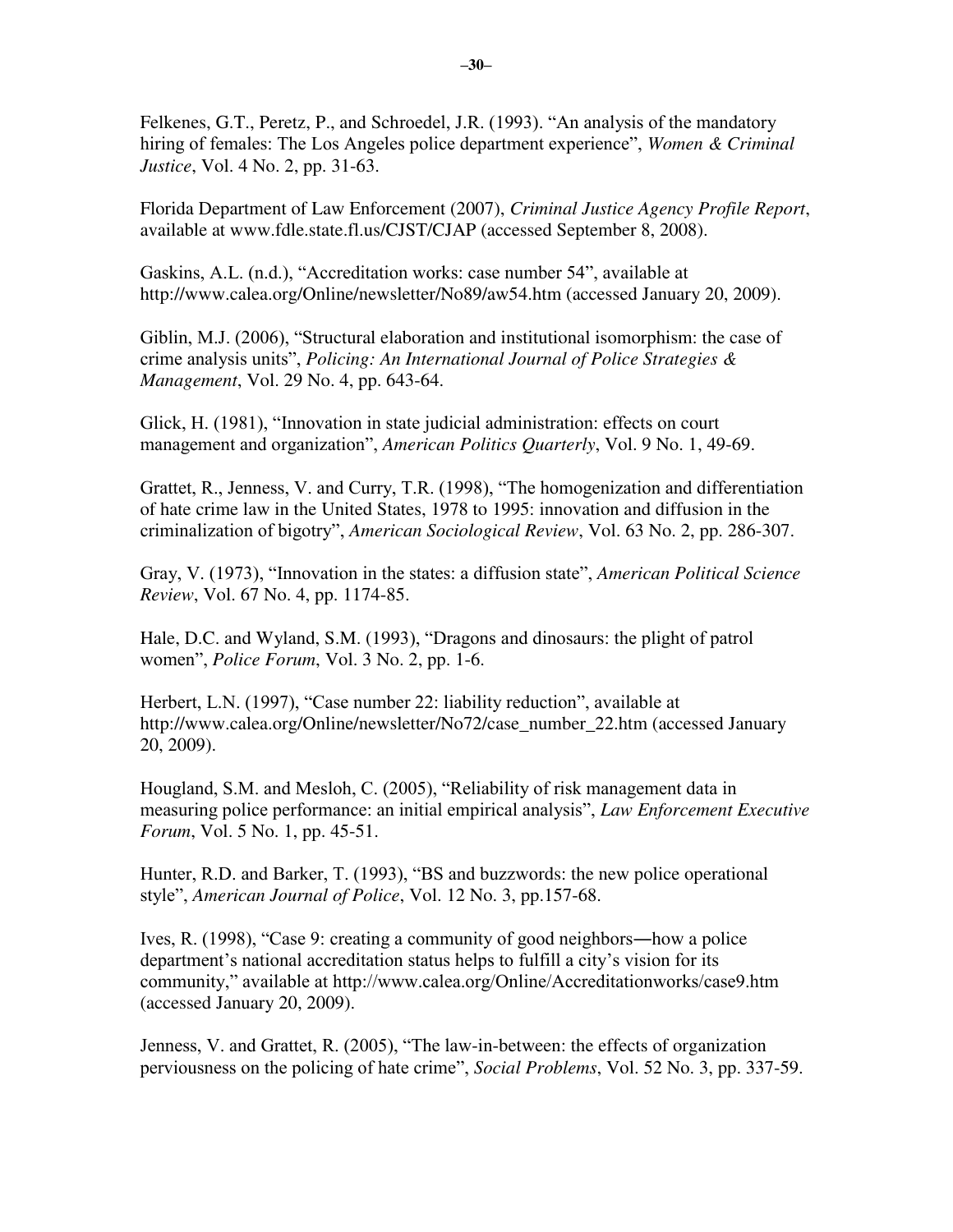Joseph, K.E. (1980). "Law enforcement accreditation: meeting tomorrow's challenges today", *FBI Law Enforcement Bulletin*, Vol. 49 No. 10, pp. 6-9.

Keesling, J.J. (1997), "Case #8: citizen complaints and liability costs reduced", available at http://www.calea.org/Online/Accreditationworks/case8.htm (accessed January 20, 2009).

Keesling, J.J. (1999), "Case #17: roadmap to technology improvement", available at http://www.calea.org/Online/Accreditationworks/case17.htm (accessed January 19, 2009).

King, W.R. (2000), "Measuring police innovation: issues and measurement", *Policing: An International Journal of Police Strategies & Management*, Vol. 23 No. 3, pp. 303-17.

Klinger, D.A. (2003), "Spreading diffusion in criminology", *Criminology & Public Policy*, Vol. 2 No. 3, pp. 461-68.

Kurz, D.L. and Kelly, S.F. (2005), "Accreditation and the smaller police agency", *Law Enforcement Executive Forum*, Vol. 5 No. 1, pp. 33-38.

Kutzke, L. (1999), "Case #19: gender based discrimination case loses", available at http://www.calea.org/Online/Accreditationworks/case19.htm (accessed January 20, 2009).

Lee, C. (2005), "The value of life in death: multiple regression and event history analyses of homicide clearance in Los Angeles county", *Journal of Criminal Justice*, Vol. 33 No. 6, pp. 527-34.

Lumb, R.C. (1994), "Standards of professionalization: do the American police measure up?", *Police Studies*, Vol. 17 No. 3, pp.1-19.

Maguire, E.R. (1997), "Structural change in large municipal police organizations during the community policing era", *Justice Quarterly*, Vol. 14 No. 3, pp. 547-576.

Martin, S.E. (1991). "The effectiveness of affirmative action: the case of women in policing", *Justice Quarterly*, Vol. 8 No. 4, pp. 489-504.

Mastrofski, S.D. (1986), "Police agency accreditation: the prospects of reform", *American Journal of Police*, Vol. 5 No. 2, pp. 45-81.

McCabe, K.A. and Fajardo, R.G. (2001), "Law enforcement accreditation: a national comparison of accredited vs. nonaccredited agencies", *Journal of Criminal Justice*, Vol. 29 No. 2, pp. 127-31.

Morabito, M.S. (2008), "The adoption of police innovation: the role of the political environment", *Policing: An International Journal of Police Strategies & Management*,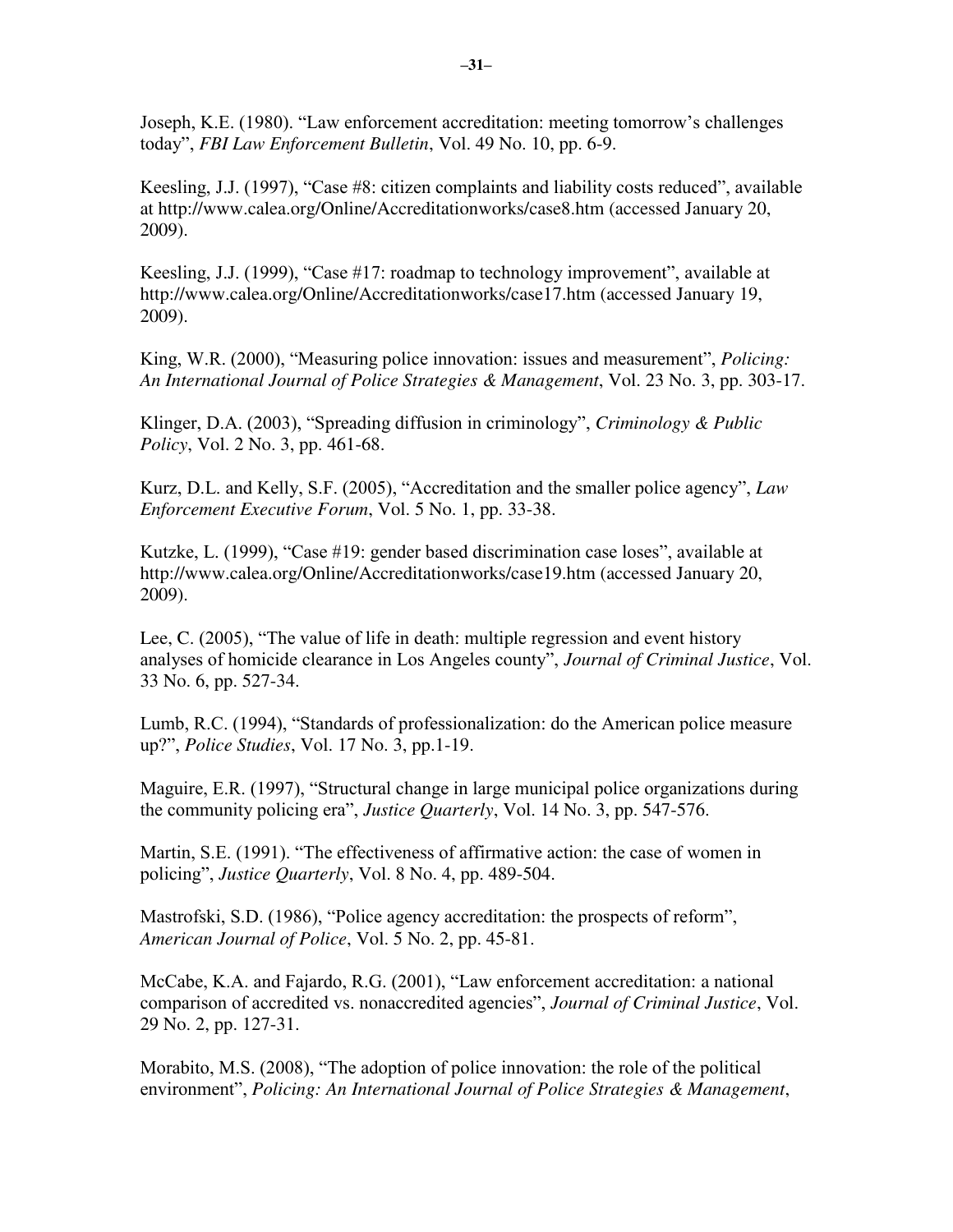Vol. 31 No. 3, pp. 466-84.

Murdaugh, J.T. (2005), *Succession and the Police Chief: An Examination of the Nature of Turnover among Florida Police Chiefs*, unpublished dissertation, Florida State University, Tallahassee.

Murphy, B.A. (n.d.), "Case number 24: accreditation efforts assist summary judgment", available at http://www.calea.org/Online/newsletter/No73/case\_number\_24.htm (accessed January 20, 2009).

Murray, J. (1997), "Case #7: judgment for agency", available at http://www.calea.org/Online/Accreditationworks/case7.htm (accessed January 20, 2009).

Pampel, F.C. (2002), "Inequality, diffusion, and the status gradient in smoking", *Social Problems*, Vol. 49 No. 1, pp. 35-57.

Penegor, J.K. and Peak, K. (1992), "Police chief acquisitions: a comparison of internal and external selections", *American Journal of Police*, Vol. 11 No. 1, pp. 17-32.

Reaves, B.A. (2007), *Census of State and Local Law Enforcement Agencies, 2004*, Washington, D.C., U.S. Department of Justice, available at <http://www.ojp.usdoj.gov/bjs/pub/pdf/csllea04.pdf>(accessed March 2, 2009).

Roberts, A. (2008), "The influences of incident and contextual characteristics on crime clearance of nonlethal violence: a multilevel event history analysis", *Journal of Criminal Justice*, Vol. 36 No. 1, pp. 61-71.

Roberts, A. and Roberts, J.M., Jr. (2007), "The structure of informal communication between police agencies", *Policing: An International Journal of Police Strategies & Management*, Vol. 30 No. 1, pp. 93-107.

Rogers, E.M. (1962), *Diffusion of Innovations*, New York, Free Press.

Rogers, E.M. (1995), *Diffusion of Innovation* (4<sup>th</sup> Edition), New York, Free Press.

Schulz, D.M. (2003), "Women police chiefs: a statistical profile", *Police Quarterly*, Vol. 6 No. 3, pp. 330-45.

Snyder, H.N. (1999), "The overrepresentation of juvenile crime proportions in robbery clearance statistics", *Journal of Quantitative Criminology*, Vol. 15 No. 2, pp. 151-61.

Tucker, W.L. and Flores, D. (1998), "Case #10: community relations improved," available at http://www.calea.org/Online/Accreditationworks/case10.htm (accessed January 20, 2009).

Tunnell, K.D. and Gaines, L.K. (1992), "Political pressures and influences on police